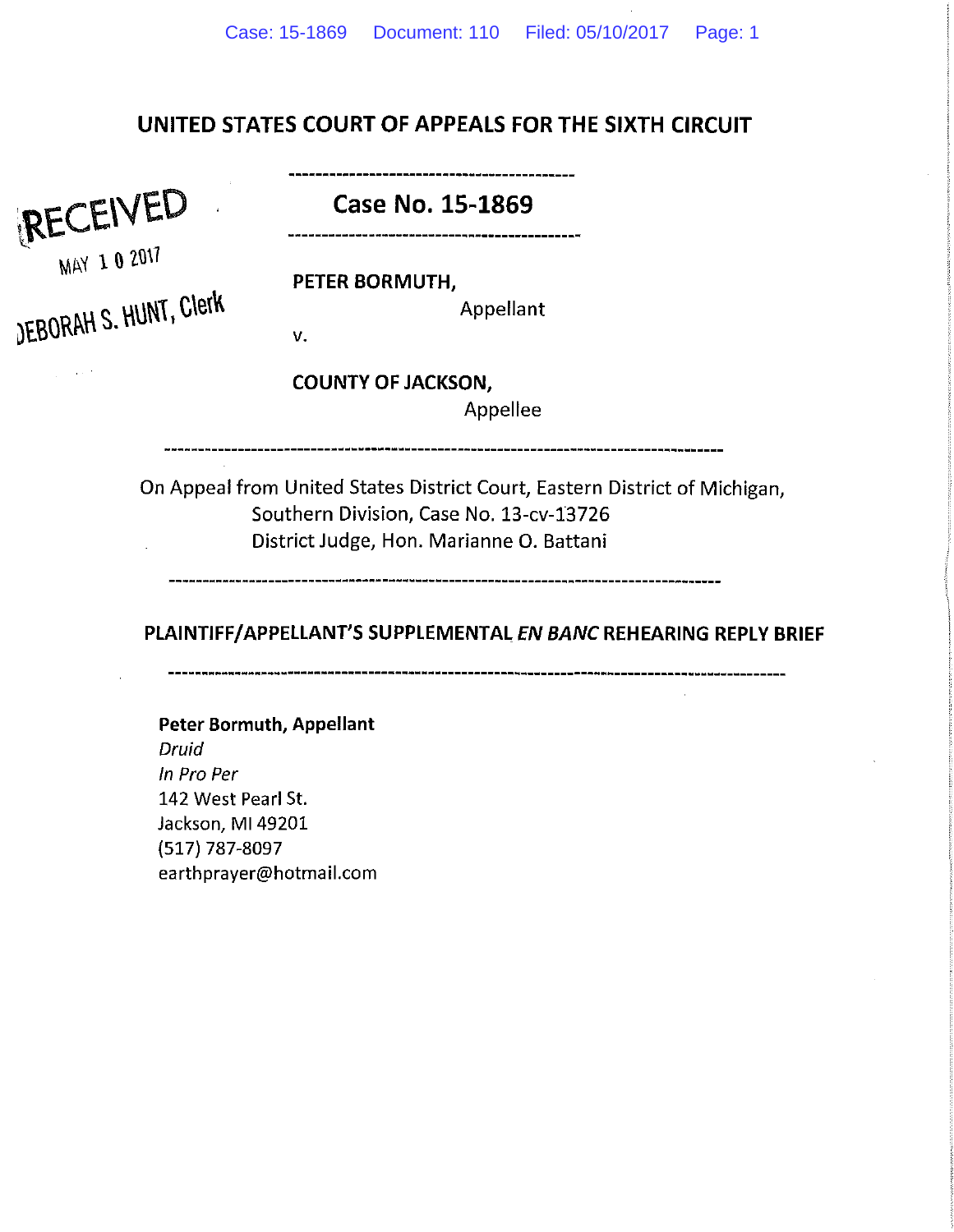## TABLE OF CONTENTS

| I.   | The Historical Analysis Required by the Supreme Court Confirms that the<br>County's Legislator-Led Prayer Practice Falls Outside the Marsh/Greece |
|------|---------------------------------------------------------------------------------------------------------------------------------------------------|
| II.  | Jackson County's Prayer Practice Is Coercive and Tramples on Minority                                                                             |
| III. | Reversal will Clarify Establishment Clause Law and Eliminate a                                                                                    |
|      |                                                                                                                                                   |

 $\ddot{\phantom{a}}$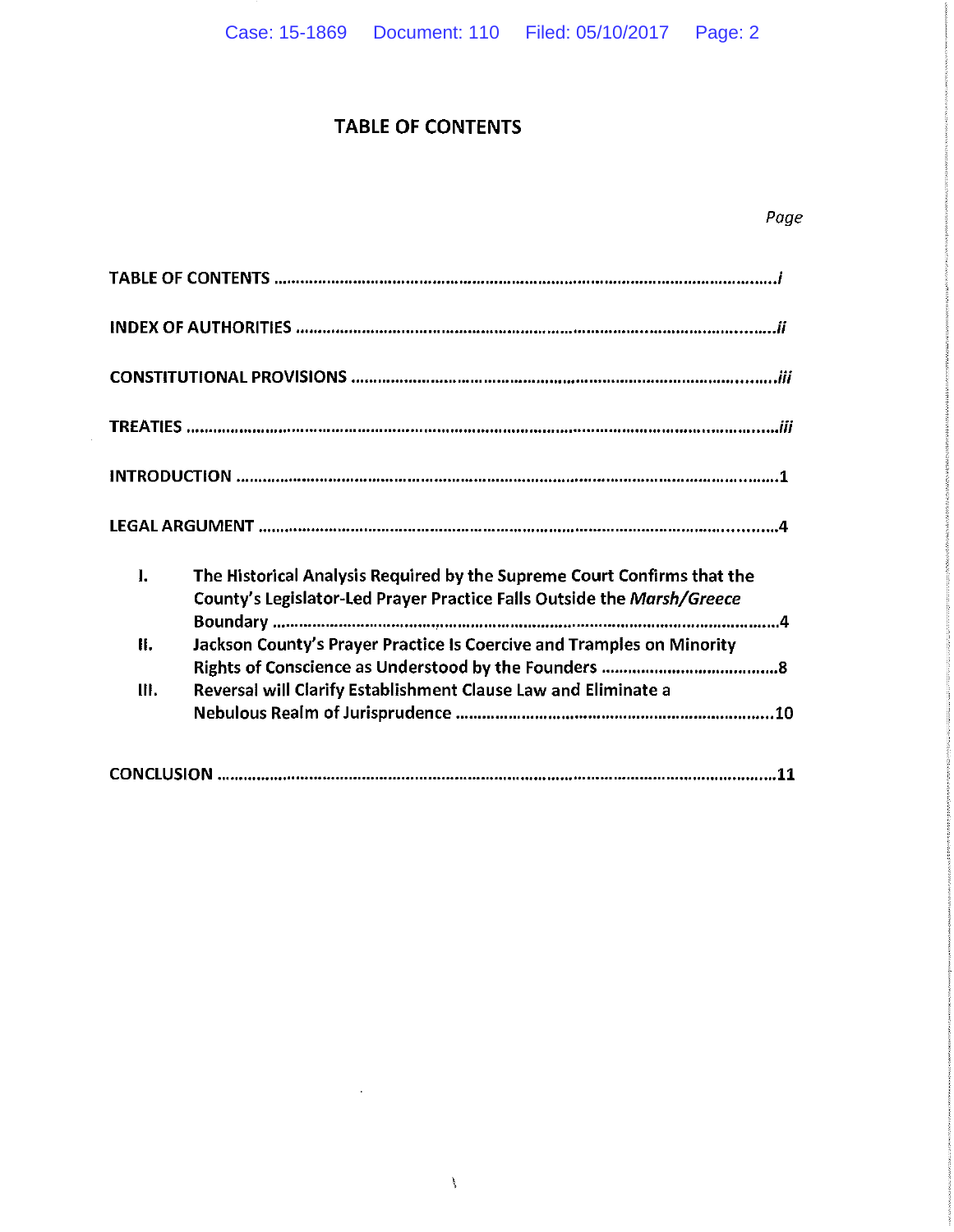# **TABLE OF AUTHORITIES**

## *Page*

| County of Allegheny v. Greater Pittsburg ACLU, 492 U.S. 573 (1989) 3,9 |
|------------------------------------------------------------------------|
|                                                                        |
|                                                                        |
| Hudson v. Pittsylvania County, VA, Case No. 11-043 (W.D. VA. 2014) 11  |
|                                                                        |
|                                                                        |
|                                                                        |
|                                                                        |
|                                                                        |
|                                                                        |
|                                                                        |
| West Virginia Board of Education v. Barnette, 319 U.S. 624 (1943) 11   |
|                                                                        |

 $\sim 10^{-10}$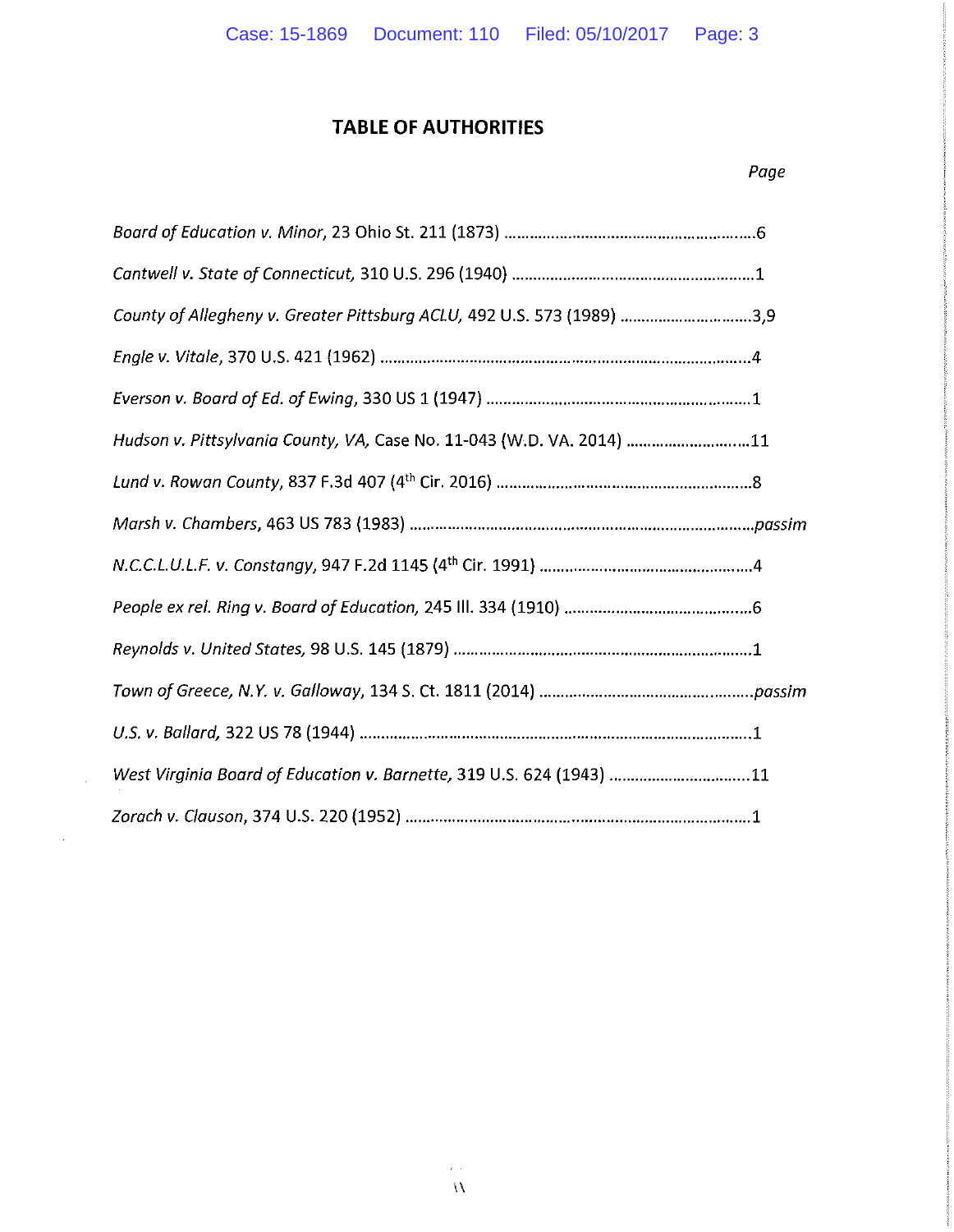## **CONSTITUTIONAL PROVISIONS**

### **U.S. Constitution, Article 2, Section 3** in pertinent part holds:

The judicial Power shall extend to all Cases, in Law and Equity, arising under this Constitution, the Laws of the United States, and Treaties made, or which shall be made, under their Authority;...

**U.S. Constitution, Article 6, Section 2** in pertinent part holds:

This Constitution, and the Laws of the United States which shall be made in Pursuance thereof; and all Treaties made, or which shall be made, under the Authority of the United States, shall be the supreme Law of the Land;...

**U.S. Constitution, Article 6, Section 3** in pertinent part holds:

The Senators and Representatives before mentioned, and the Members of the several State Legislatures, and all executive and judicial Officers, both of the United States and of the several States, shall be bound by Oath or Affirmation, to support this Constitution; but no religious test shall ever be required as a qualification to any office or public trust under the United States.

**U.S. Constitution, Amendment 1** in pertinent part holds:

Congress shall make no law respecting an establishment of religion, or prohibiting the free exercise thereof...

### **U.S. Constitution, Amendment 14** in pertinent part holds:

No State shall make or enforce any law which shall abridge the privileges or immunities of citizens of the United States; nor shall any State deprive any person of life, liberty, or property, without due process of law; nor deny to any person within its jurisdiction the equal protection of the laws.

## **TREATIES**

**Treaty of Tripoli, Article 11 (1797)** in pertinent part holds:

As the Government of the United States is not, in any sense, founded on the Christian religion;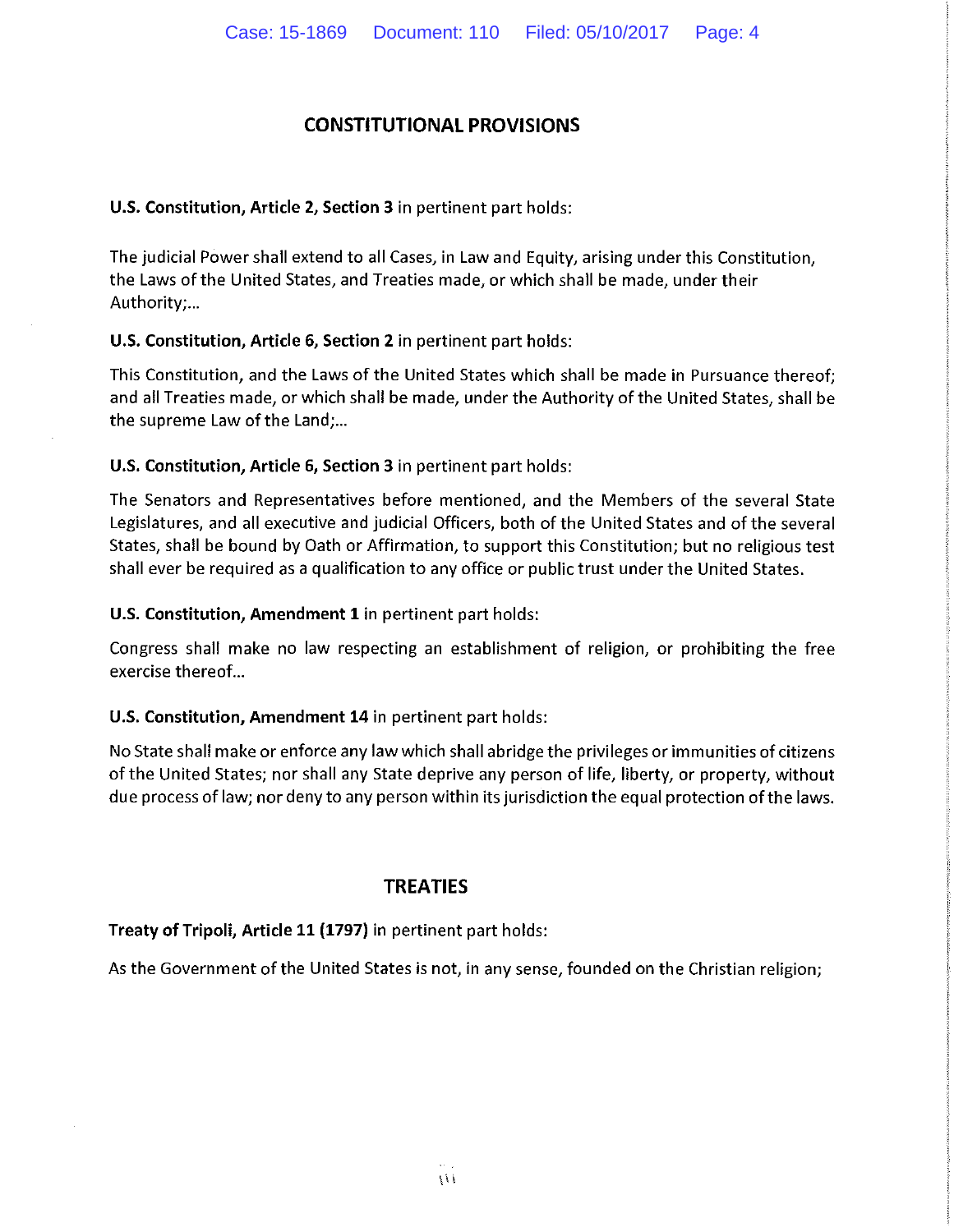#### **INTRODUCTION**

"The "establishment of religion" clause of the First Amendment means at least this: Neither a state nor the Federal Government... can force [a citizen] to profess a belief or disbelief in any religion... In the words of Jefferson, the clause against establishment of religion by law was intended to erect "a wall of separation between church and State." *Reynolds* v. *United States, supra* at 164. *Everson v. Boord of Ed. of Ewing,* 330 US 1 (1947). The Supreme Court has always held that, "The First Amendment...'forestalls compulsion by law of the acceptance of any creed or the practice of any form of worship."' *U.S. v. Ballard,* 322 US 78 (1944) quoting *Cantwell v. State of Connecticut,* 310 U.S. 296 (1940). In *Zorach v. Clauson,* 374 U.S. 220 (1952) MR. JUSTICE DOUGLAS, for the Court, reiterated:

*There cannot be the slightest doubt that the First Amendment reflects the philosophy that Church and State should be separated. And, so far as interference with the 'free exercise' of religion and an 'establishment' of religion are concerned, the separation must be complete and unequivocal. The First Amendment, within the scope of its coverage, permits no exception; the prohibition is absolute.* 

James Madison viewed religion as a private matter "wholly exempt from [the] cognizance" of government *(Memorial* & *Remonstrance)* and on June 12, 1788 at the Virginia ratifying convention stated: "there is not a shadow of right in the general government to intermeddle with religion."<sup>1</sup> In a speech to the House of Representatives on June 8, 1789 Madison offered this version of the amendment that became the Establishment Clause: " ... The civil rights of none shall be abridged on account of religious belief or worship, nor shall any national religion be

<sup>1</sup>**James Madison, Virginia Ratifying Convention, June 12, 1788**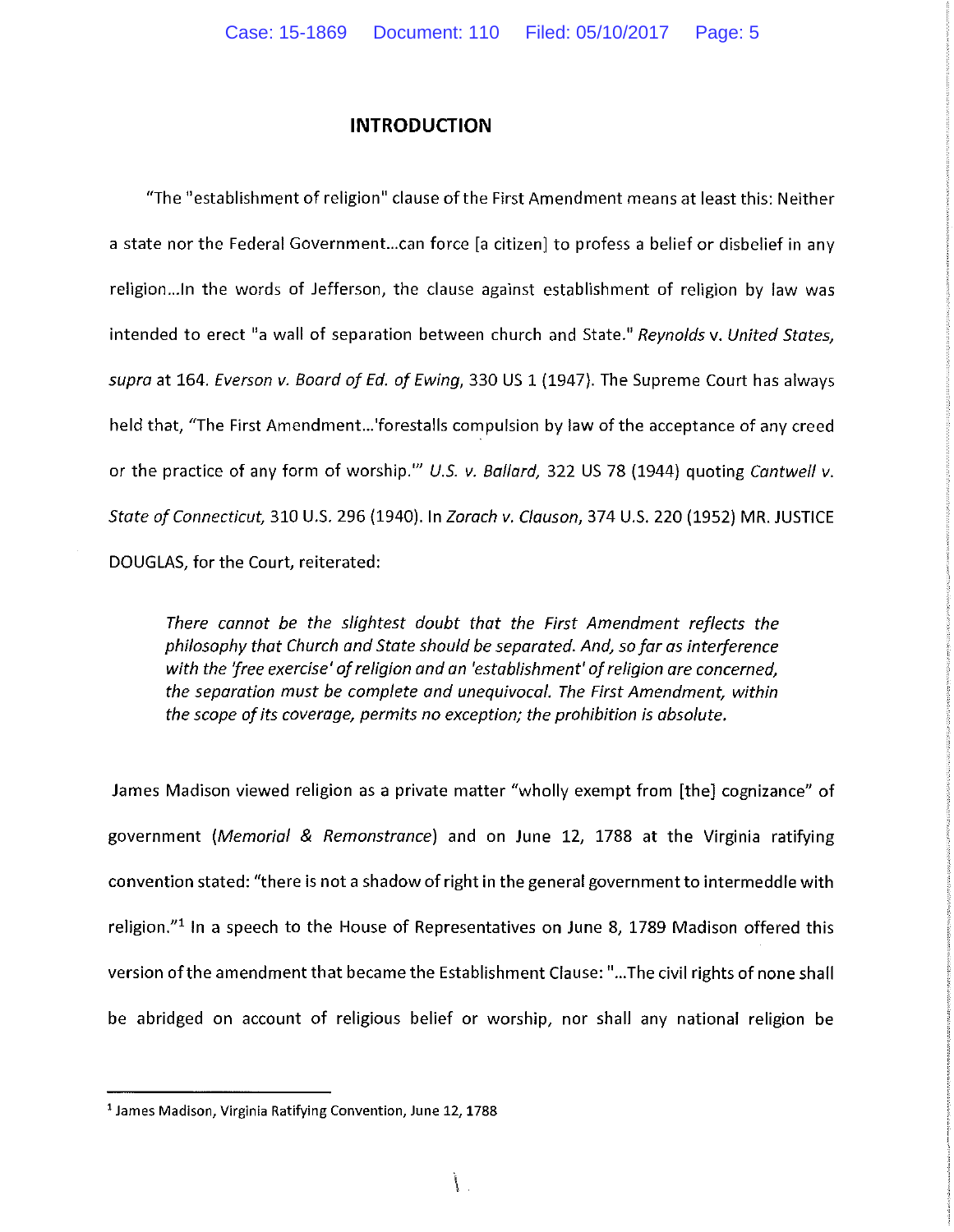established, nor shall the full and equal rights of conscience be in any manner, or on any pretext infringed."<sup>2</sup> In the debates of August 15, 1789 Madison explained the clause this way: "He apprehended the meaning of the words to be, that congress shall not establish a religion, and enforce the legal observation of it by law, nor compel men to worship God in any manner contrary to their conscience.<sup>"3</sup> Even enemies of the Establishment Clause like Yale Divine Timothy Dwight understood that: "we formed our Constitution without any acknowledgement of God ... or even of his existence. Thus we commenced our national existence under the present system, without God."<sup>4</sup> The Founding period saw a general acceptance of Enlightenment philosophy and terminology. In 1779 the voters of New Hampshire rejected a proposed constitution that would have barred the legislature from enacting laws "contrary to the laws of God, or against the Protestant religion." Instead in 1784, the New Hampshire legislature approved a constitution with no acknowledgement of god.<sup>5</sup> The Defendants seek to reintroduce god into our government. The Defendants have trampled on the Appellant's right of conscience as understood by the Founders and have compelled the worship of jesus christ. And they have created a religious test for appointment to government to government office.

The Supreme Court's decision in *Town of Greece* held that *"Marsh* must not be understood as permitting a practice that would amount to a constitutional violation." *Town of Greece v. Galloway,* 134 S. CT. 1811 (2014). Legislative prayer by elected or appointed government officials is such a practice. The modern State of South Carolina has made a law respecting the

<sup>2</sup> Jack Rakove, *Declaring Rights: A Brief History with Documents* (Boston, 1998), p. 173.

<sup>&</sup>lt;sup>3</sup> *Ibid, p. 187.*<br><sup>4</sup> Timothy Dwight*, A Discourse in Two Parts,* (Boston, Cummings & Hilliard, 1813), p. 24<br><sup>5</sup> Francis Newton Thorpe, ed., *The Federal and State Constitutions,..*.(Washington DC: Government Printing Of

<sup>1909),</sup> P. 3081, 3099, 3739.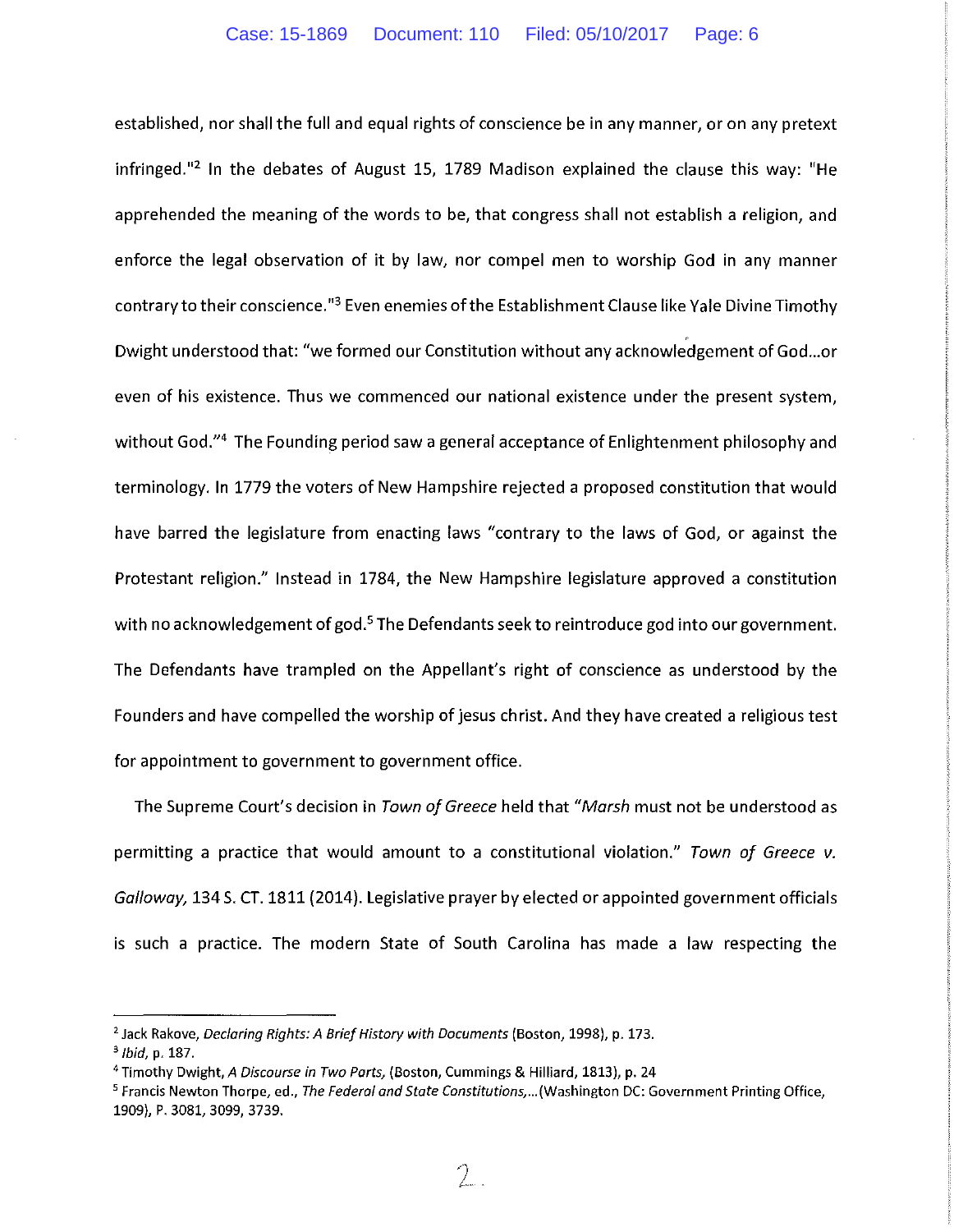establishment of religion in direct violation of the Establishment Clause.<sup>6</sup> The Court in *Town of Greece* ruled "Our Government is prohibited from prescribing prayers to be recited in our public institutions in order to promote a preferred system of belief or code of moral behavior" *Town of Greece,* 134 S. Ct. at 1822. Not only do the defendants seek to allow elected officials to offer prayers, they seek to allow appointed officials as well. Such a practice will certainly be used as a religious test, violating both the First Amendment and Article 6, section 3.7

*Town of Greece* held that the Establishment Clause must be interpreted "by reference to historical practices and understandings" quoting *County of Alleghney,* 492 U.S. at 670. Proof that the Founders never considered legislator-led prayer as constitutional exists in their decision{s) to open the Continental Congress {1774) and the First Congress {1789) with prayers led by guest chaplains. *Marsh,* 463 U.S. at 787-88; *Greece,* 134 S. Ct. at 1818, 1823. Had they contemplated prayer by legislators, they would not have bothered appointing a minister for the purpose. Legislator-led prayer entangles government and religion in precisely the manner the Founders rejected. Future Supreme Court Chief Justice Oliver Ellsworth, writing as "A Landholder" in the *Connecticut Courant* asserted that "the business of civil government is to protect the citizen in his rights, to defend to community from hostile powers, and to promote the general welfare." Civil government had no jurisdiction over religious matters and "no business to meddle with the

<sup>6</sup>*See, eg.,* S.C. Code§ 6-1-160(B)(l) (providing local deliberative bodies with the authority to "allow for an invocation [by] one of the public officials, elected or appointed"). 7 **The Jackson County Commissioners ordered Administrator Mike Overton to give the invocation on January 2, 2014** 

to insure his loyalty to their "christian nation" dogma after they rejected Policy No. 4035 creating a policy of guest prayers similar to Town of Greece which Overton had proposed after consulting with County attorneys. If Overton refused on the grounds that it was unconstitutional for him to give a prayer, he would have been fired. (There was no danger of this. The Appellant likes Mike Overton, he is a very good secular administrator, but the Appellant has **previously compared him to a directional flag on an airport runway. Mr. Overton goes whichever way the political wind blows). After Overton gave the invocation there was a noticeable chill among department heads in the room,**  all no doubt wondering if they would be called to lead a prayer showing their loyalty to jesus christ.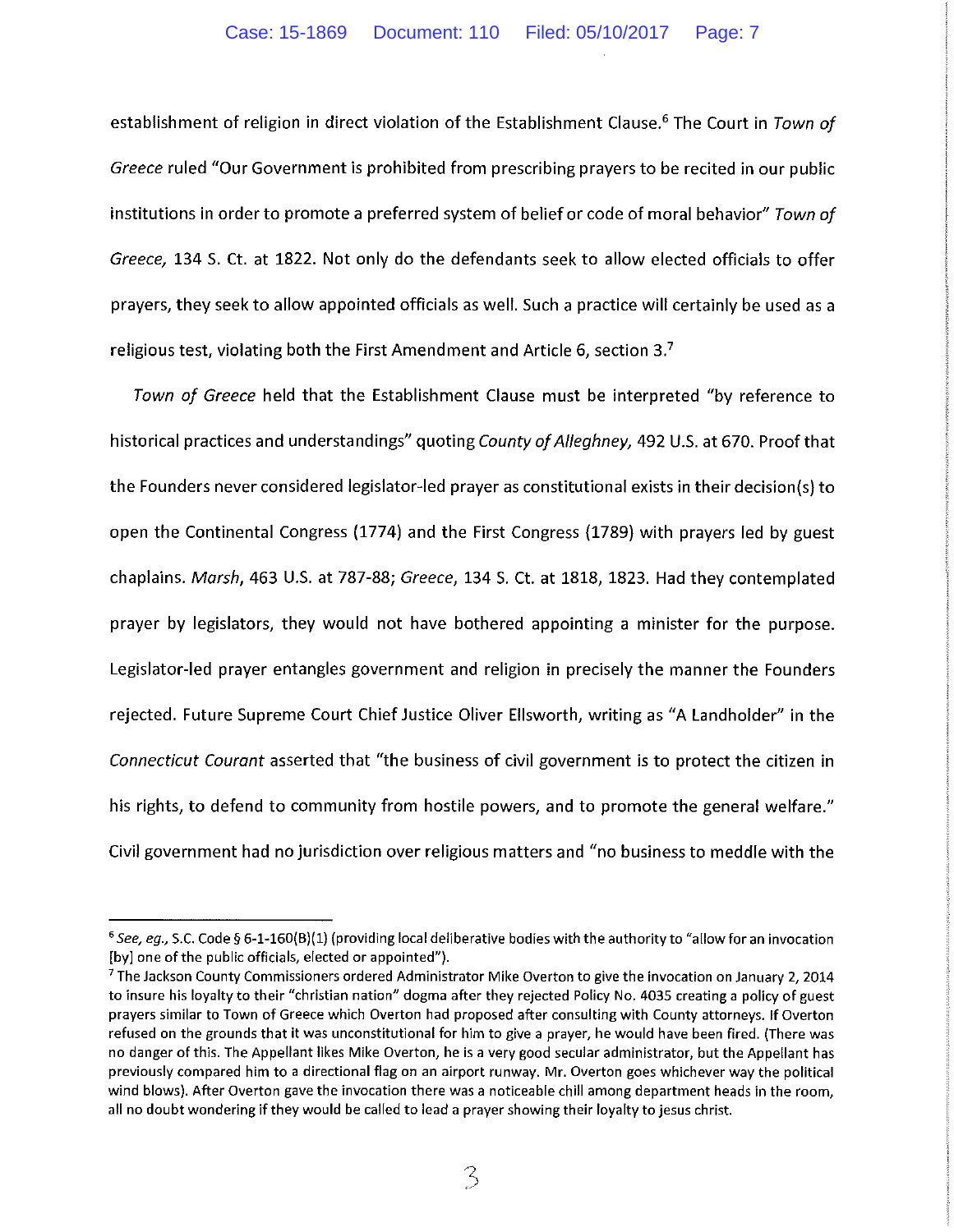private opinions of the people."<sup>8</sup> In violation of this understanding of the Founders, the Jackson County Commissioners deliberately meddle in religion. Every prayer they offer is made to jesus christ. They coerce citizen participation by demanding that all attendees "rise and assume a reverent position." They act as "supervisors and censors" of religious speech by giving personal prayers while acting in their official capacity as elected officials at official governmental meetings. They ignore the fact that many of their constituents may have differing views and they trample on minority rights of conscience.

#### **ARGUMENT**

# **I. The Historical Analysis Required By The Supreme Court Confirms That The County's Legislator-Led Prayer Practice Falls Outside The**  *Marsh/Greece* **Boundary.**

The Supreme Court's decision in *Town of Greece* held that *"Marsh* must not be understood as permitting a practice that would amount to a constitutional violation." The practice of the Jackson County Commissioners should be ruled unconstitutional by this standard. The Supreme Court has held: "[E]ach separate government in this country should stay out of the business of writing or sanctioning official prayers"} *Engle v. Vitale,* 370 U.S. 421 435 (1962}. The identity of the prayer giver is crucial to the fact intensive analysis required in Establishment Clause cases. Prayers by guest chaplains may "reflect the values [lawmakers] hold as private citizens" 134 S. Ct. at 1826 (plurality opinion} but prayers by legislators themselves "entangles governmental and religious functions to a much greater degree than a chaplain praying before the legislature." *North Carolina Civil Liberties Union Legal Foundation v. Constangy,* 947 F.2d 1145, 1149 (41h Cir.

<sup>8</sup>**"A Landholder,"** *Connecticut Courant,* **Dec. 17, 1787, in Baylin,** *Debate on the Constitution,* **1: p. 521-525.**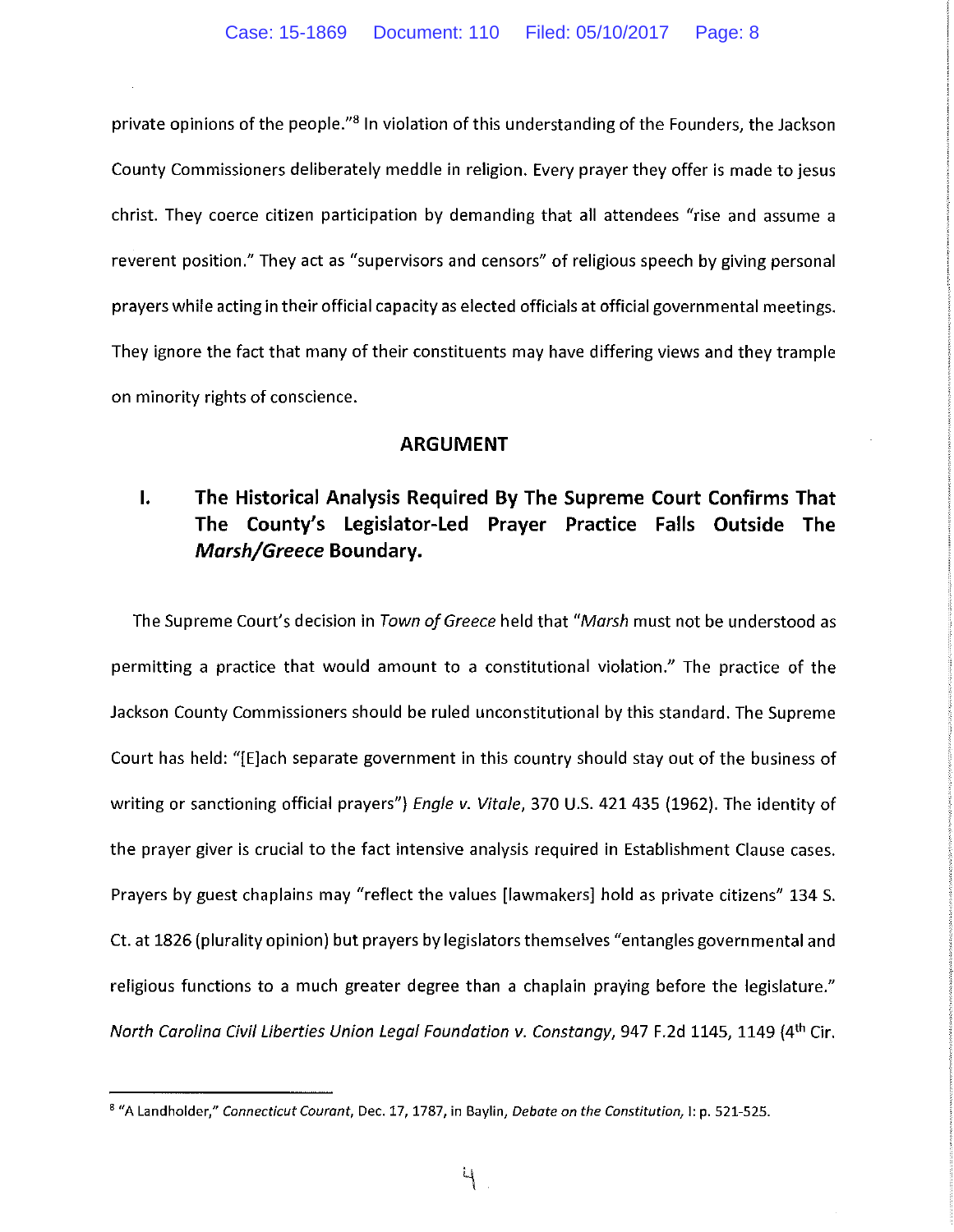1991). In attempting to legitimize this unconstitutional practice the Defendants rely on the argument that anyone who is elected may offer a prayer. But a legislator represents everyone in their district. How can they give private prayers while officially representing all the constituents in their district? And appointed administrators represent everyone in Jackson County. By what stretch of law may they presume to pray as "private citizens?" The District Court ruling validates majority rule in religion. It creates an electoral contest to establish religion. If affirmed, all the "red states" will essentially be christian theocracies. Minority faiths will establish religious practices in the few areas of their demographic concentration, and this will create religious strife. If the District Court ruling is affirmed and Commissioner Duckham, who owns a waste hauling business, goes before the Hamtramck City Council, he likely will be asked to kneel, face east, and listen to an elected government official pray to Allah. Commissioner Duckham hates Islam, though he knows nothing about it. The Appellant cannot imagine him complying with such a request. He would simply refuse to do business there, or else contact his Michigan lawmakers and ask for a bill outlawing Islam.<sup>9</sup>

The Appellee's contention that the county prayer practice is within the historical tradition is false. Andrew Jackson refused to issue a prayer proclamation as President, explaining to the New

<sup>9</sup>**The Appellant hopes this Court is aware of how secularism is under attack and religious nationalism is advancing worldwide. Turkey is forcing secularist Muslims out of government service. India is forcing secular Hindus out of government service. Following Catholic precepts, Poland is forcing women out of the workforce. A court in**  [orthodox] Russia just made the Jehovah Witness religion illegal. In the United States, President Trump just signed **an executive order allowing ministers to preach politics from their pulpits without losing their tax exempt status.**  Education Secretary DeVos budgeted \$1.5 billion tax dollars for charter schools teaching the jesus myth. Judge W. Mitchell Nance of Kentucky just claimed "right of conscience" not to perform his duties for any homosexual couples **seeking to adopt. Parents seeking to adopt children in Texas could soon be rejected by state-funded or private**  agencies with religious objections to them being Jewish, Muslim, gay, single, or interfaith couples, under a proposal in the Republican-controlled Legislature. And Scott Pruitt is "doing the Lord's work" at the EPA. Everywhere **Enlightenment toleration and scientific secularism are under attack by religious fundamentalists.**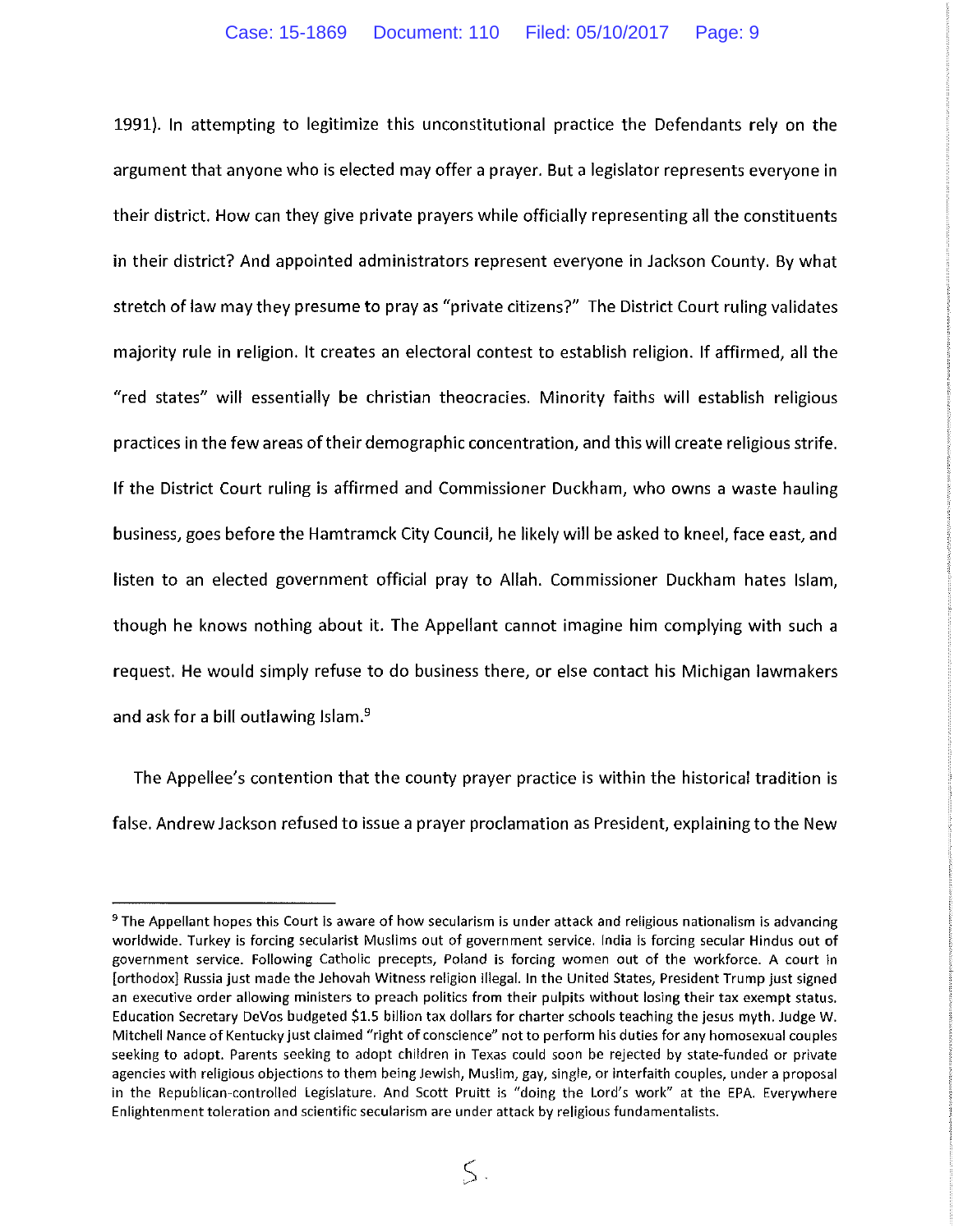England divines who requested it that he declined to "disturb the security which religion now enjoys in this country, in its complete separation from the political concerns of the General Government."10 The States have likewise cast a suspect eye on prayer. In *Board of Education v. Minor,* 23 Ohio St. 211; 248-251 (1873) Justice John Welch wrote for the Ohio Supreme Court that: "Religion is eminently one of those interests, lying outside the true and legitimate province of government." "The state can have no religious opinions" he concluded. In a case involving school prayer and bible reading, Justice Frank K. Dunn wrote for the Illinois Supreme Court in *People ex ref. Ring v. Board of Education,* 245 Ill. 334; 254-256 (1910) that, "Prayer is always worship." "[T]he law knows no distinction between the Christian and the Pagan...All are citizens. Their civil rights are precisely equal...the Constitution has definitely and completely excluded religion from the law's contemplation in considering men's rights." The public school, "like the government, is simply a civil institution. It is secular, and not religious, in its purposes."

Amicus State of Michigan accurately notes that seven of the fourteen states that comprised the Union in 1791 still had vestiges of authorized establishments. With the advent of the Revolution, New York and North Carolina had abolished any remnants of religious establishments, joining the ranks of New Jersey, Pennsylvania, Delaware and Rhode Island. But even those state constitutions that retained public support for religion (Maryland, Massachusetts, Vermont) affirmed that "all government of right originates from the people, is founded in compact only, and instituted solely for the good of the whole."<sup>11</sup> In the states, prior to the ratification of the Constitution, the established clergy opened legislative sessions with

<sup>&</sup>lt;sup>10</sup> Arthur M. Schlesinger, Jr., The Age of Jackson (Boston: Little, Brown and Company, 1945) p. 16-17, 350-360 <sup>11</sup> John M. Murrin, "Religion and Politics in America from the first Settlements to the Civil War." In Religion and American Politics, ed. Mark A. Noll (New York, Oxford University Press, 1990) p.26-32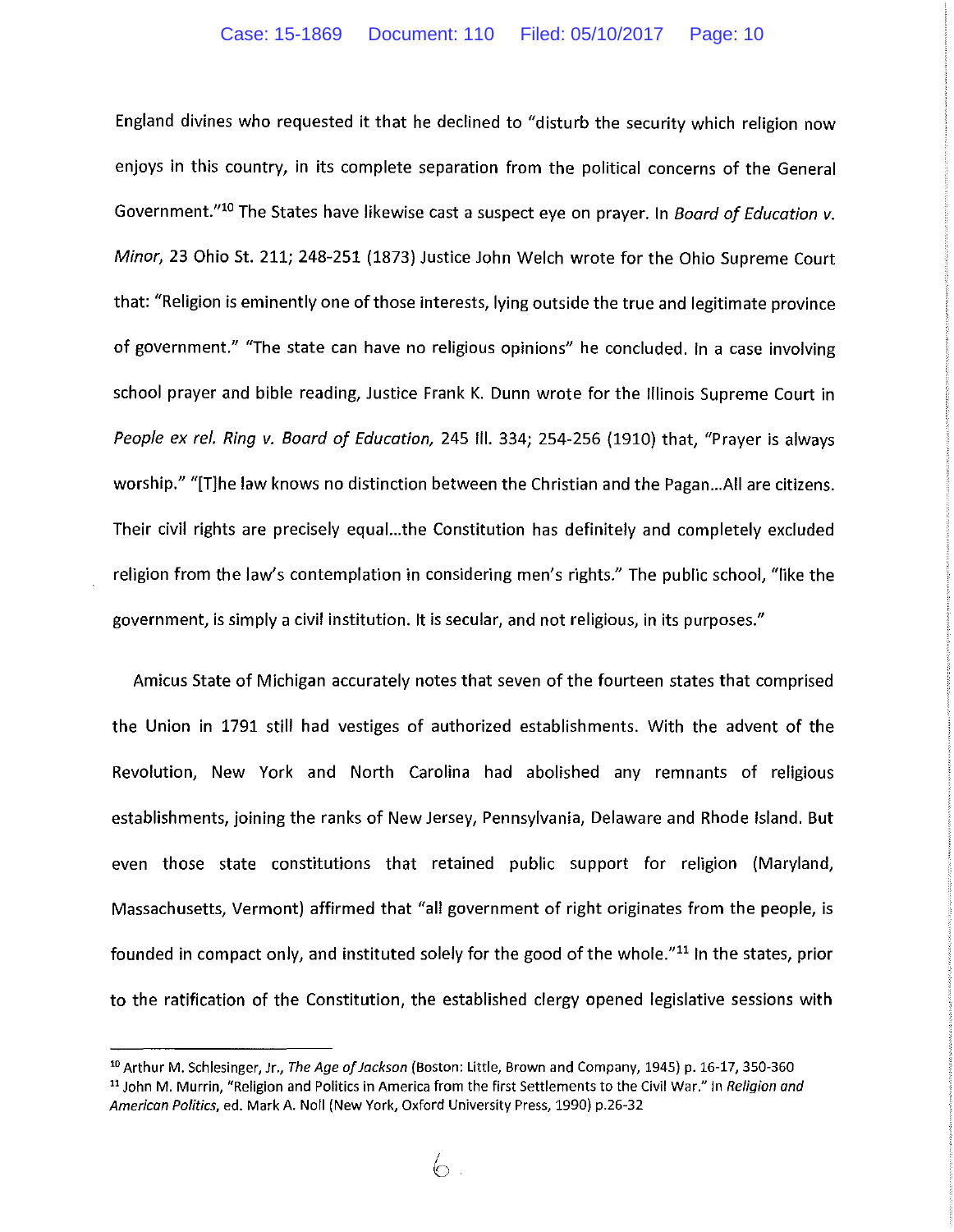legislative sessions with prayers. Legislators never gave prayers. This practice continued after ratification. In the states that allowed ministers to hold elected office, a legislator who was also a minister would occasionally be asked to give the opening prayer in their capacity as a minister, not as a legislator. As new states without traditions of religious establishments joined the Union, none of them barred ministers from public elected office. It was this change that contributed to the aberration of a legislator/minister giving an opening prayer instead of guest or appointed clergy. For the first 100 years of this country's existence, it was commonly understood that a legislator could not lead government prayer. Sometime around 1888 this enduring historical tradition was compromised. The Appellant believes this was due the influx of prohibition candidates into state legislatures, who, like their modern anti-abortion and anti-homosexual counterparts, wanted to impose their morality and religion on this nation. But all the examples the Amici cite before 1888 where biographical information is preserved involve ministers who also held public office. $12$ 

The Michigan House and Senate Journals confirm that legislator-led prayer was not a tradition. The MICHIGAN HOUSE JOURNAL shows that for the FIRST SESSION of 1935-36 there were 52 days of no opening prayers; 0 visiting clergy led prayers; 0 legislator-led prayers. In the House Session of 1837 of 80 days there were no opening prayers. In the 1839 session of 85 Days there were 8

<sup>&</sup>lt;sup>12</sup> State Senator John Plaster Richmond of Illinois (1849) was a minister. In 1840, he officiated at the first Protestant wedding in what is now the state of Washington; Iowa State Senator Isaac Pearl Teter (1862) was ordained as a Methodist Episcopal clergyman by Bishop Matthew Simpson in 1855; Iowa State Senator Joseph J. Watson (1862) **was known as the first minister to preach to the people in the northwest corner of Iowa County; Kansas State Senator**  Lewis Fisher Green (1867) was for a time an itinerant preacher in the Methodist Episcopal Church on the Paola and Centeropolis circuits; Michigan House Representative Derwin W. Sharts (1879) was a Presbyterian clergyman ordained by the Catskill presbytery in 1857; Michigan House Representative George Robertson (1879) graduated from Albion Seminary; Michigan House Representative Orsamus Barnes (1879) was a farmer and minister by occupation; Ohio State Senator Adam Schafer (1898) was a Presbyterian clergyman. See Appendix B.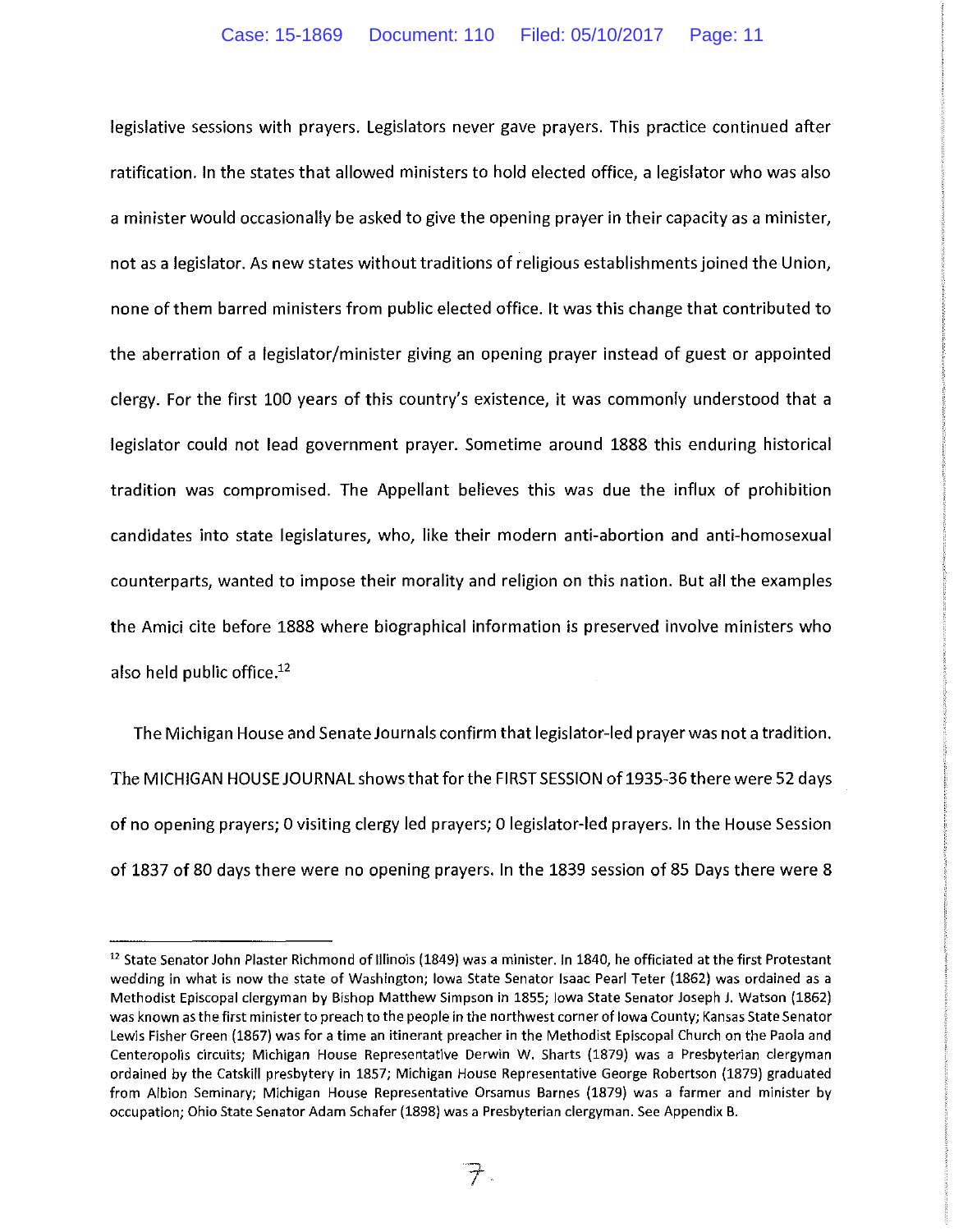days of no prayer; 77 days visiting clergy led prayer; 0 days legislator-led prayer. In the 1895 session of 96 days there were 78 days of no opening prayer; 18 days visiting clergy led prayer; 0 days legislator-led prayer. The Senate Journals are missing for 1835-40 but in the 1841 session of 83 days there were 35 days of no opening prayer; 48 days of visiting clergy led prayer; 0 days legislator-led prayer. In the 1842 session of 48 days there were 5 days of no prayer, 43 days of visiting clergy-led prayer and 0 days of legislator-led prayer. In the 1848 session of 78 days there were 5 days of no prayer, 49 days of chaplain-led prayer, 22 days of clergy-led prayer and 0 days of legislator-led prayers. In the 1853 session of 35 days there were 5 days of no prayer, 30 days of visiting clergy-led prayer and 0 days of legislator-led prayer. In the 1895 session of 96 days there were 85 days of no prayer; 11 days visiting clergy led prayer; 0 days legislator-led prayer. (See Appendix A).<sup>13</sup> There was no tradition of lawmaker-led prayer in Michigan for the first 60 years it was a State. The examples provided by the Appellee and their amici involve prayers led by a legislator who was also a minister, or they are historical aberrations, not tradition as required by the Supreme Court in *Town of Greece.* 

## **11. Jackson County's Prayer Practice Is Coercive and Tramples on Minority Rights of Conscience as Understood by the Founders.**

Jackson County's practice is coercive and fosters majority rule in religion. The Jackson County Commissioners are "the very embodiment of the state" Lund at 434. They recite prayers "in order to promote a preferred system of belief" *Greece* at 1822. As Commissioner Rice acknowledged at the Personnel & Finance Committee meeting of November 12, 2013, every prayer is made in

<sup>&</sup>lt;sup>13</sup> The Appellant personally went through the Michigan Senate & House Journals located in the University of Michigan law Library in Ann Arbor, Michigan and created the documents found in Appendix A. The Appellant attests that he accurately recorded the information contained in those journals to the best of his ability.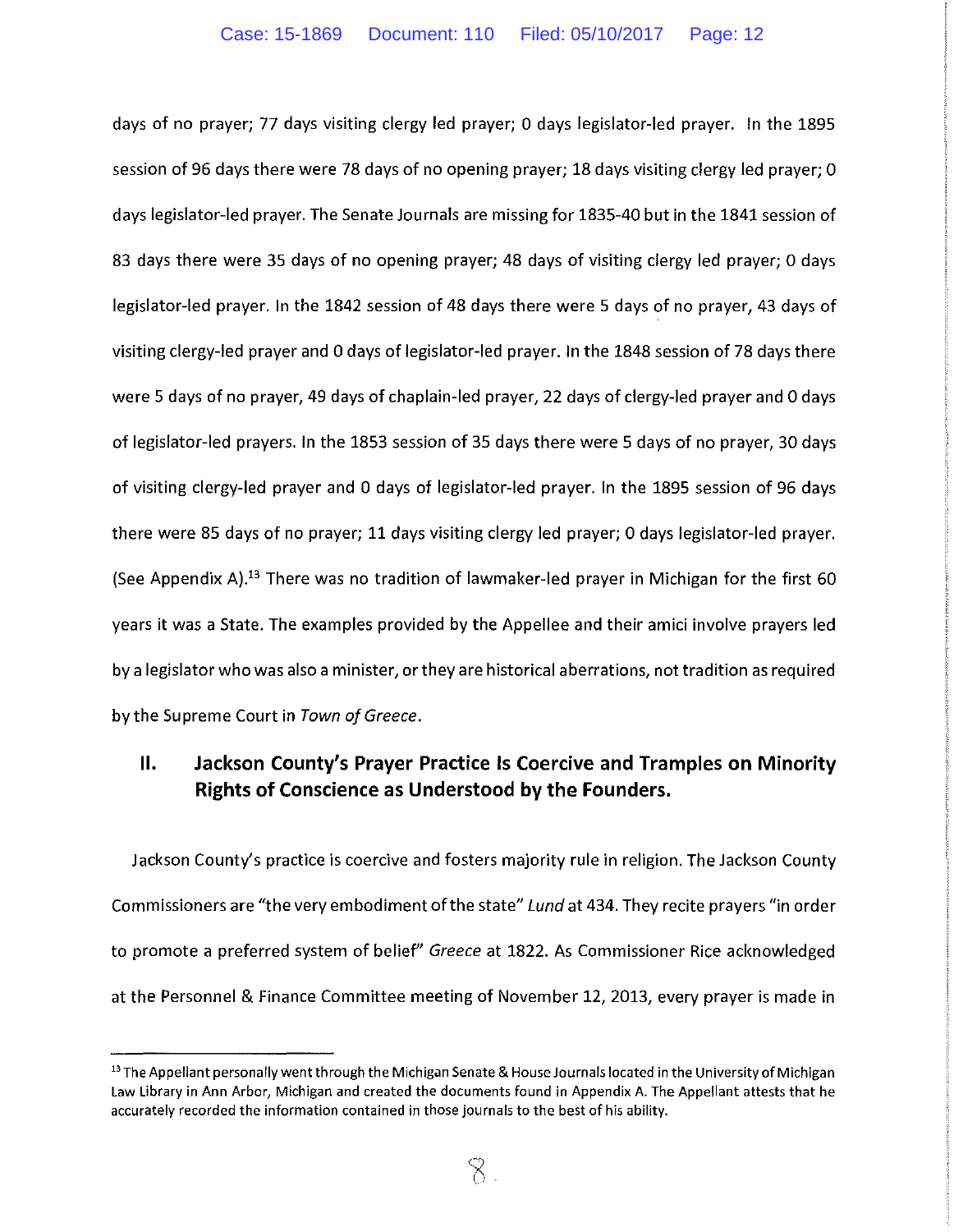#### Case: 15-1869 Document: 110 Filed: 05/10/2017 Page: 13

the name of jesus christ. http:/ /tinyurl.com/2013nov13 {33:14). It is the Appellee who misconstrues the holding of Justice Kennedy's plurality opinion in *Greece.* "It is an elemental First Amendment principal that government may not coerce its citizens ... to participate in any religion or its exercise." *Greece* citing *County of Allegheny* at 659. Coerce means "to compel by authority." After the gavel sounds opening the meeting, Chairman Shotwell states: "All rise and assume a reverent position." By virtue of his authority, that is a command to participate in a religious exercise. The County Commissioners are directing people to pray.

The Commissioners also singled out the Appellant for opprobrium. The Appellee misconstrues the timeline. When Commissioner Lutchka made faces expressing his disgust and turned his back on the Appellant on August 20, 2013, the Appellant had not filed this lawsuit. Commissioner Lutchka simply did not like to words of Thomas Jefferson. Like Rev. John Mason and Rev. William Linn, who called Jefferson a "confirmed infidel" and a "howling atheist" during the 1800 presidential election, Commissioner Lutchka objects to anyone who believes that the United States is a secular nation.<sup>14</sup> Nor did Commissioner Polaczyk's behavior on April 21, 2015 have anything to do with this lawsuit. Because of his Christian beliefs, he simply could not listen to a Pagan who believes abortion is a woman's right and so turned his back on the Appellant and then got up and temporarily left the room.

The Commissioners also "allocated benefits" on two separate occasions based on the Appellant's lack of participation in the prayer and refusal to accept their misguided "Christian nation" beliefs. These instances effectively involved a religious test and denied the Appellant an

<sup>&</sup>lt;sup>14</sup> Charles O. Lerche Jr., "Jefferson and the Election of 1800; A Case Study in Political Smear," William and Mary Quarterly, 3<sup>rd</sup> ser., 5 (1948): p. 467-491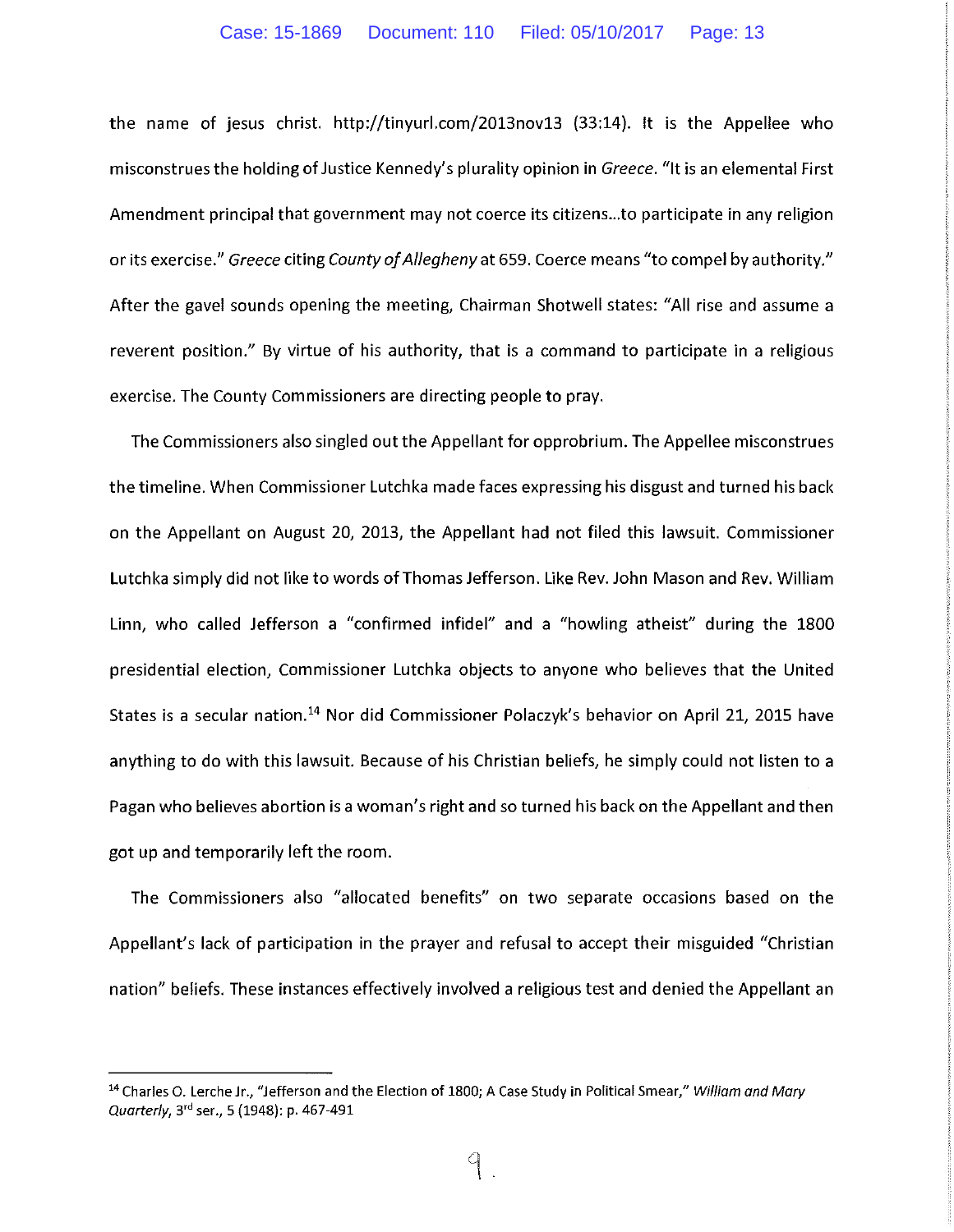opportunity to serve his community in areas he was uniquely qualified to serve. The Appellant also directs the Court's attention to the example of Administrator Overton on January 2, 2014, whose continued employment rested on leading the prayer opportunity. The Appellee seeks to institutionalize prayer throughout the government and to use it in a fashion that reinstitutes religious tests for holding appointed office. Since the Appellee cites a law a law in South Carolina *(See, eg.,* S.C. Code§ 6-1-160{B)(1) providing local deliberative bodies with the authority to "allow for an invocation [by] one of the public officials, elected or appointed") extending and legalizing the practice of prayer to appointed, as well as elected officials, it is clear that the Appellee has a vision of the future where a citizen may be subjected to prayer when they go before a City Zoning Board or a Parks Commission or a Tax Assessment Board. No citizen can withstand that type of coercive pressure to join in a religious exercise, no matter how much they disagree with the practice. The Appellee parses the coercion language of *Greece* with exceptional skill no veracity. It is clear that Justice Kennedy did not contemplate legislator-led prayer or appointed official-led prayer in his plurality opinion. The practice of Jackson County lies outside the boundary of *Greece.* 

## **Ill. Reversal will Clarify Establishment Clause Law and Eliminate a Nebulous Realm of Jurisprudence**

Contrary to the claim of amicus Municipal Attorneys Association of Kentucky, the prayers of the individual Commissioners or Legislators are government speech. Each Legislator represents all of the citizens within their district when participating in a legislative prayer. To argue that their speech is personal and private, as does the MAA in section II of their amicus brief, is contrary to all previous holdings of the Courts. The Court in *Town of Greece* specifically found that Legislatures should not "act as supervisors and censors of religious speech." *Town of Greece,*  134 S. Ct at 1822. With a Legislator-led prayer practice, the government is editing, dictating and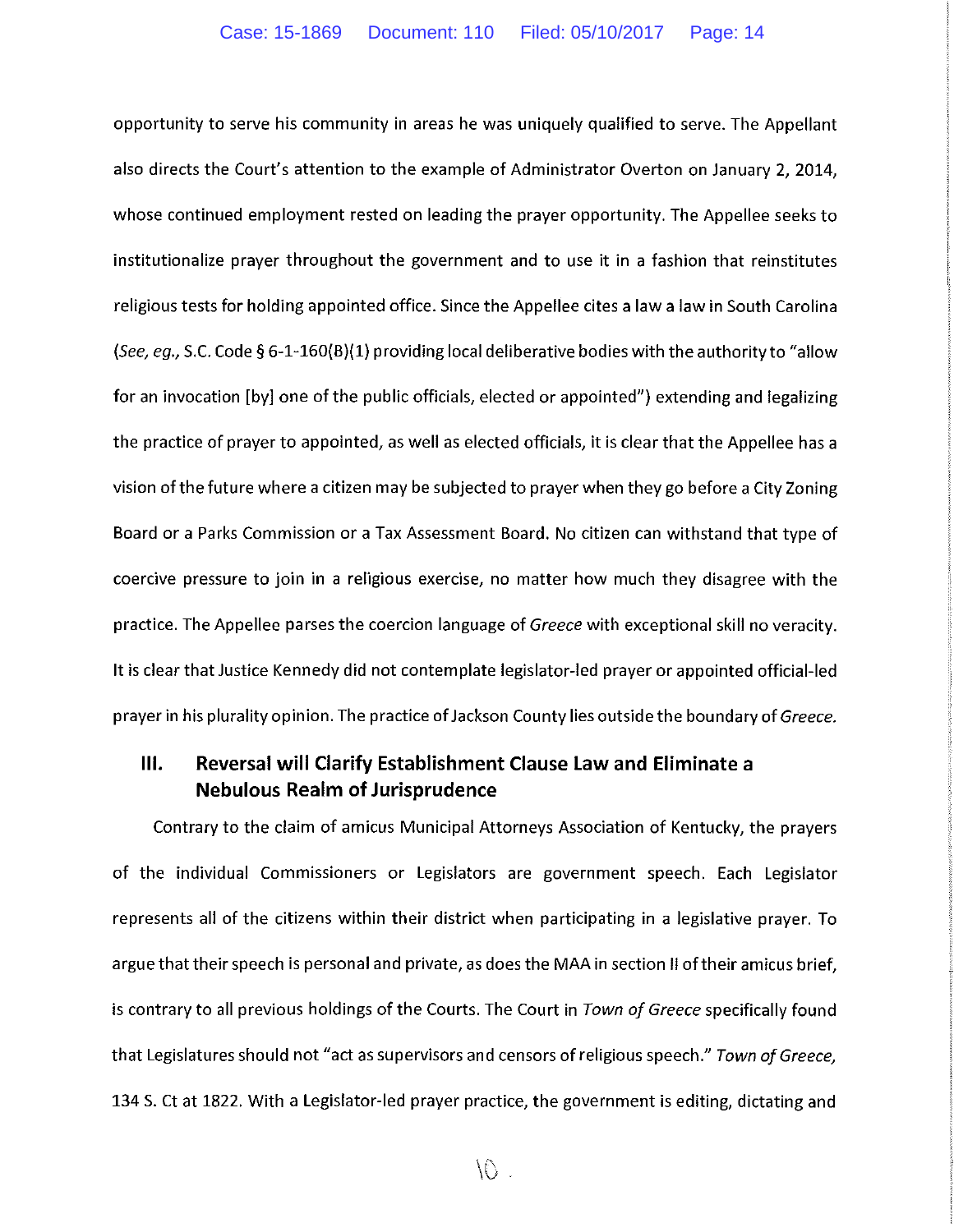delivering the content of the prayers, thus acting as supervisors and censors of religious speech. The role of Commissioners in leading prayers "is of constitutional dimension and falls outside the prayer practice approved in Town of Greece." *Hudson v. Pittsylvonio County, VA,* Case No. 11-043 (W.D. VA. 2014). Reversal will uphold the Constitution while still allowing legislators to hear prayers by guest ministers that "reflect the values they hold as private citizens." *Greece* at 1826. A ruling preventing legislator-led prayer accurately follows historical tradition while still allowing prayers by ministers as required by *Marsh/Greece.* All uncertainty is removed for the MAA. No Legislator, Commissioner, City Council member, Township Supervisor or appointed administrator may pray while clergy may freely offer sectarian prayers so long as they do not proselytize. This workable, even elegant compromise protects minority rights, allows the christian majority to feel that their faith is acknowledged, and eliminates a troubling area of jurisprudence. Meanwhile affirmance would subject minority rights of conscience to the electoral process and create the very sectarian tensions the Establishment Clause was designed to prevent.

The very purpose of a Bill of Rights was to withdraw certain subjects from the vicissitudes of political controversy, to place them beyond the reach of majorities and officials, and to establish them as legal principals to be applied by the courts .. .fundamental rights may not be submitted to vote; they depend on the outcome of no election.

*West Virginia Board of Education v. Barnette,* 319 U.S. 624 (1943)

### **CONCLUSION**

"By their actions, ... the Founders insured that in no official sense would America be a Christian Republic. Ten years after the Constitutional Convention ended its work, the country assured the world that the United States was a secular state, and that its negotiations would adhere to the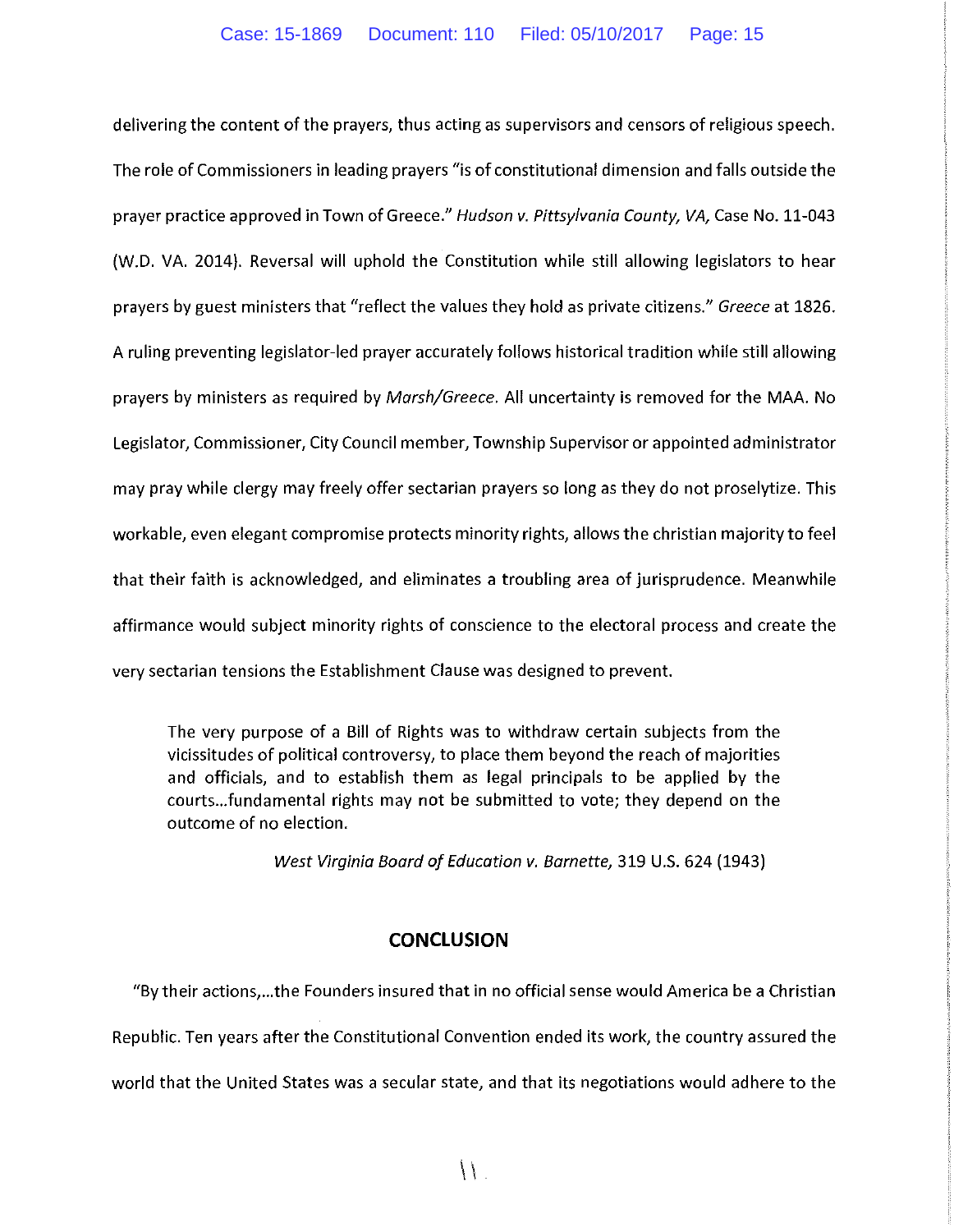of Tripoli of 1997..." "Throughout their deliberations, the Founders indicated that they were thinking about future generations. They acknowledged that their generation was a particularly liberal one, meaning that it was attuned to the dangers of any form of tyranny including that of a majority. But they knew that if proper constitutional safeguards were not in place, an imaginable political tyrant of the future could make a play for power by giving a popular religious group a position of favor in the eyes of the state.<sup>15</sup> The Defendants prayer practice cannot be reconciled with precedent, historical tradition, the Constitution, common sense, or the Treaty of Tripoli. In pushing their "christian nation" doctrine they have deliberately linked christian belief and observance to the power and prestige of the state, thus violating the Establishment Clause.

The judgment of the District Court should be reversed.

Respectfully submitted,

Peter Bormuth Druid In Pro Per 142 West Pearl St. Jackson, Ml 49201 (517) 787-8097 earth prayer@hotmail.com

Dated: May 8, 2017

<sup>15</sup> Frank Lambert, The Founding Fathers and the Place of Religion in America, Princeton (2006), p. 11, 264.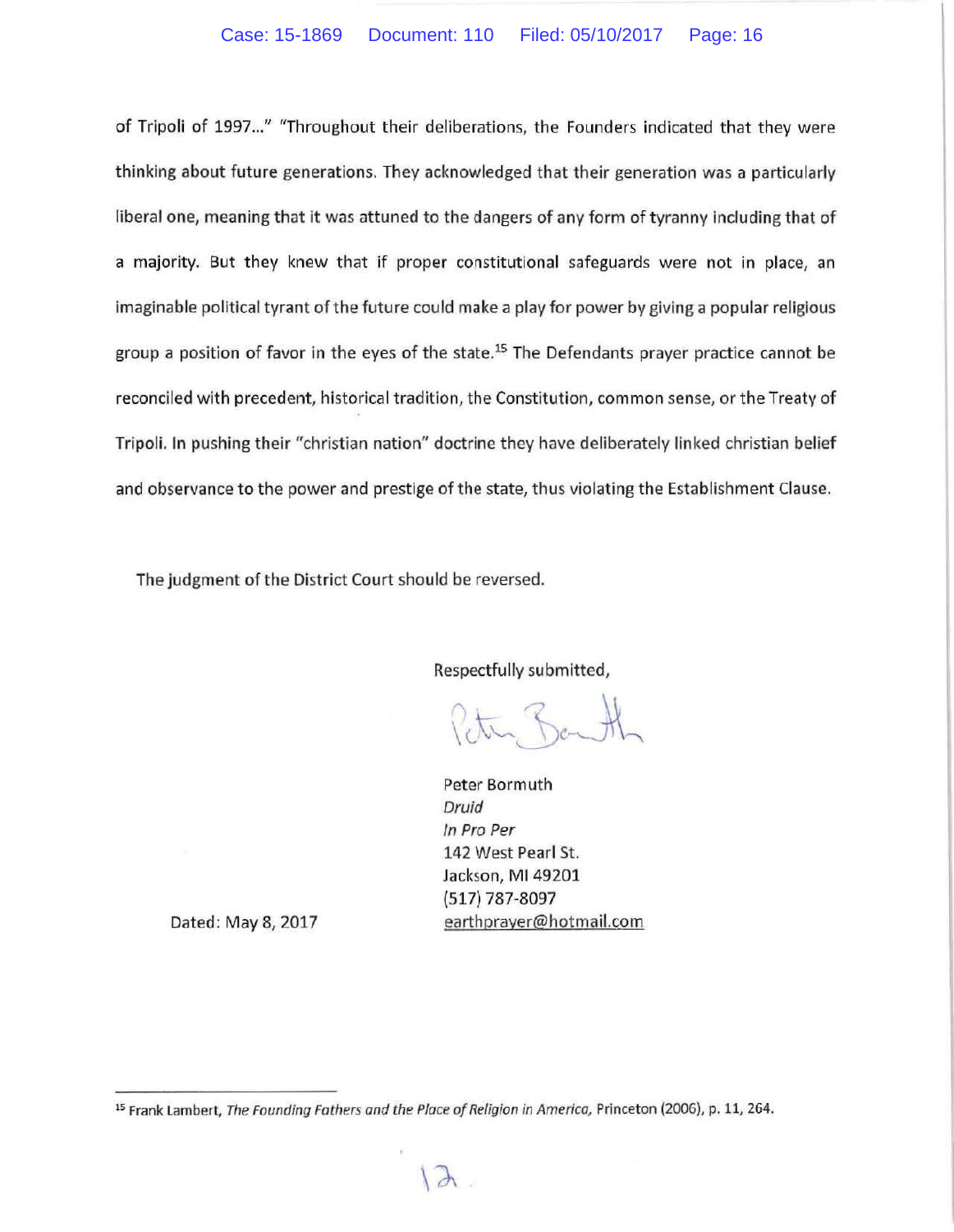### **CERTIFICATE OF SERVICE**

I hereby certify that on May 8, 2017, I mailed a copy of my Supplemental Reply Brief to Richard McNutty, 601 N. Capital Avenue, Lansing, Ml48933; to Ken Klukowski, 2001 W Plano Pkwy, Suite 1600, Plano, TX 75075; to John Sullivan, 1717 Main St., Dallas, TX 75201; to Michael Kenneally, Judd Stone, and Allyson Ho at 1111 Pennsylvania Ave NW, Washington DC 20004-2541; to Byran H. Beauman, 333 West Vine St. Suite 1500, Lexington, KY 40507; to Bill Schuette, P.O. Box 30212 Lansing, Ml 48909; to Eric C. Rassbach , 1200 New Hampshire Ave. NW, Suite 700, Washington DC 20036; to Deborah J. Dewart, 620 E. Sabiston Dr, Swanboro, NC 28584-9674; to Edward L. White Ill, 3001 Plymouth Rd, Suite 203, Ann Arbor, Ml48105; Michael B. Kimberly, 1999 KStreet NW, Washington DC 2006; to Ed R. Haden, P.O. Box 306, Birmingham, AL 35201-0306; to Douglas Cox, 1050 Connecticut Ave. NW, Washington DC 20036; to Heather L. Weaver, 915 15'h St. NW, Washington De 20005, and to Bradley Girard, 1310 L St. NW, Suite 200, Washington DC 20005 by regular mail.

> Peter Bormuth Druid In Pro Per 142 West Pearl St. Jackson, Ml 49201 (517) 787-8097 earthprayer@hotmail.com

Dated: May 8, 2017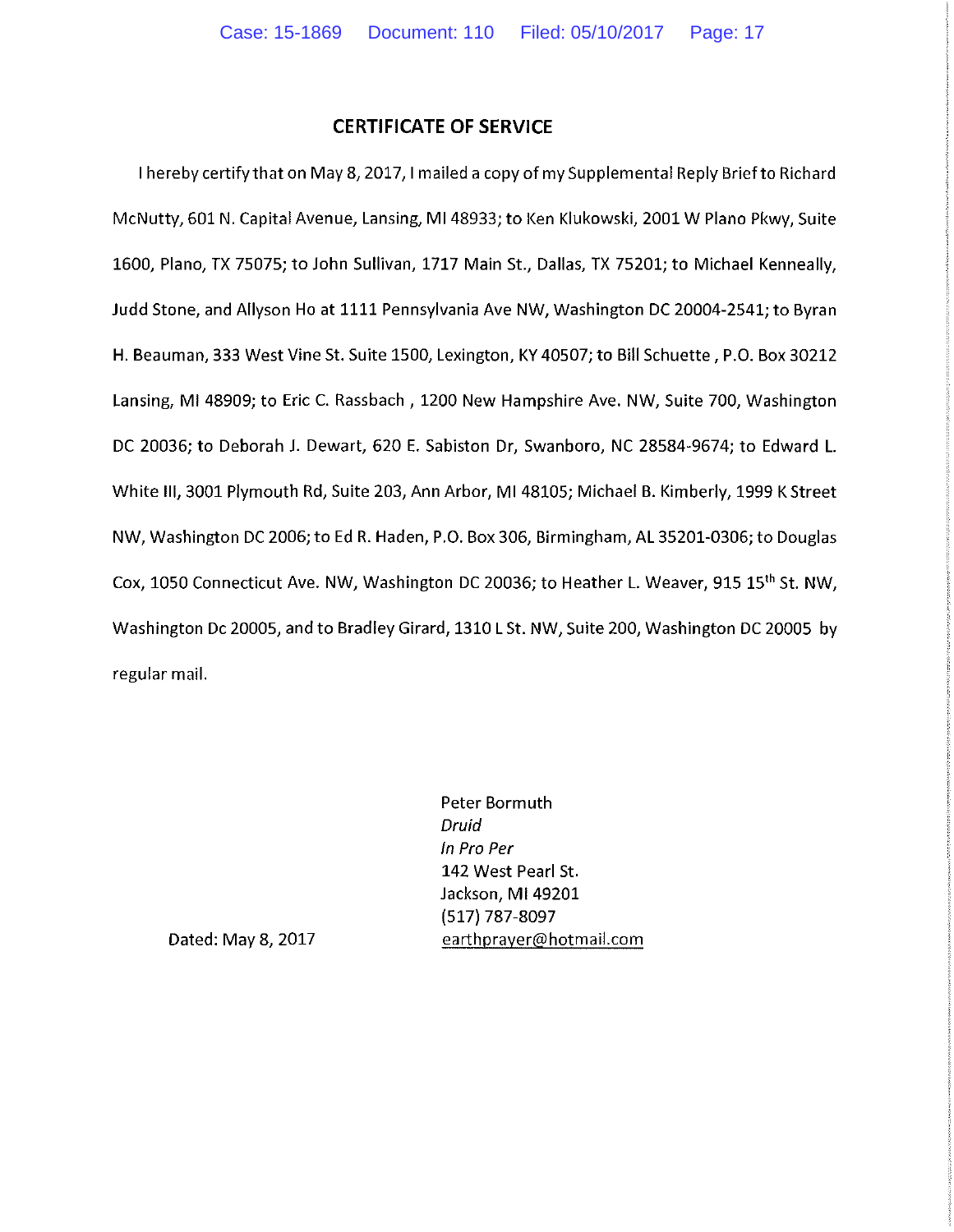

# **MICHIGAN HOUSE JOURNAL- FIRST SESSION 1935-36- 72 DAYS: 72 days no prayers; 0 visiting clergy led prayers; 0 legislator-led prayers**

## **1835**

Nov2

- Nov3
- Nov4

Nov<sub>5</sub>

Nov<sub>6</sub> Nov 7

Nov9

Nov 10

Nov 11

Nov 12

Nov 13

Nov 14

## **1836**

| Feb 1         | Feb 26        | Mar 22               |
|---------------|---------------|----------------------|
| Feb 2         | Feb 27        | Mar 23               |
| Feb 3         | Feb 29        | Mar 24               |
| Feb 4         | Mar 1         | <b>Mar 25</b>        |
| Feb 5         | Mar 2         | Mar 26               |
| Feb 6         | Mar 3         | <b>Mar 28</b>        |
| Feb 8         | Mar 4         |                      |
| Feb 9         | Mar 5         | <b>Extra Session</b> |
| Feb 10        | Mar 7         |                      |
| Feb 11        | Mar 8         | Jul 13               |
| Feb 13        | Mar 9         | <b>Jul 14</b>        |
| Feb 15        | Mar 10        | Jul 15               |
| Feb 16        | Mar 11        | Jul 16               |
| Feb 17        | Mar 12 Jul 18 |                      |
| Feb 18        | Mar 14 Jul 19 |                      |
| Feb 19        | Mar 15        | <b>Jul 20</b>        |
| <b>Feb 20</b> | Mar 16 Jul 21 |                      |
| Feb 22        | Mar 17        | Jul 22               |
| Feb 23        | Mar 18        | Jul 23               |
| Feb 24        | Mar 19        | <b>Jul 25</b>        |
| Feb 25        | Mar 21        | <b>Jul 26</b>        |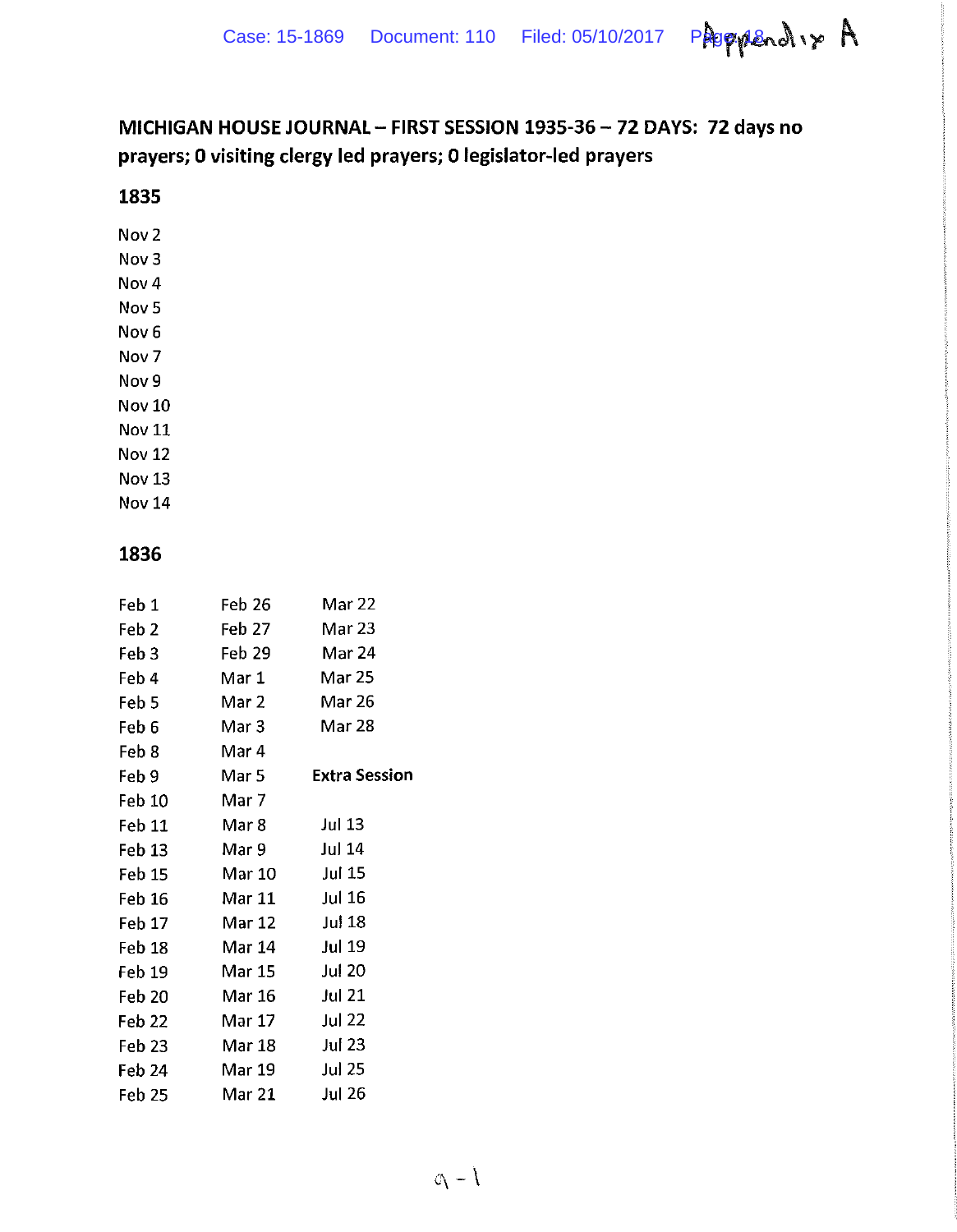# **MICHIGAN HOUSE JOURNAL- 1837 Session- 80 DAYS: 80 days no prayers; 0 visiting clergy led prayers; 0 legislator-led prayers**

| Jan 2             | Feb 15               | Jun 16        |
|-------------------|----------------------|---------------|
| Jan 3             | Feb 16               | Jun 17        |
| Jan 4             | Feb 17               | Jun 19        |
| Jan 5             | Feb 18               | Jun 20        |
| Jan 6             | Feb 20               | <b>Jun 21</b> |
| Jan 7             | Feb 21               | <b>Jun 22</b> |
| Jan 9             | Feb 22               |               |
| Jan 10            | Feb <sub>23</sub>    |               |
| Jan 11            | Feb 24               |               |
| Jan 12            | Feb 25               |               |
| Jan 13            | Feb 27               |               |
| Jan 14            | Feb 28               |               |
| Jan 16            | Mar 1                |               |
| Jan 17            | Mar 2                |               |
| Jan 18            | Mar 3                |               |
| Jan 19            | Mar 4                |               |
| Jan 20            | Mar 6                |               |
| Jan 21            | Mar 7                |               |
| Jan 23            | Mar 8                |               |
| Jan 24            | Mar 9                |               |
| Jan 25            | Mar 10               |               |
| Jan 26            | Mar 11               |               |
| Jan 27            | Mar 13               |               |
| Jan 28            | Mar 14               |               |
| Jan 30            | Mar 15               |               |
| Jan 31            | <b>Mar 16</b>        |               |
| Feb 1             | Mar 17               |               |
| Feb <sub>2</sub>  | Mar 18               |               |
| Feb 3             | Mar 20               |               |
| Feb 4             | Mar 21               |               |
| Feb 6             | Mar 22               |               |
| Feb <sub>7</sub>  |                      |               |
| Feb 8             | <b>Extra session</b> |               |
| Feb 9             |                      |               |
| Feb 10            | <b>Jun 12</b>        |               |
| Feb 11            | $\ln n$ 13           |               |
| Feb <sub>13</sub> | <b>Jun 14</b>        |               |
| Feb 14            | <b>Jun 15</b>        |               |
|                   |                      |               |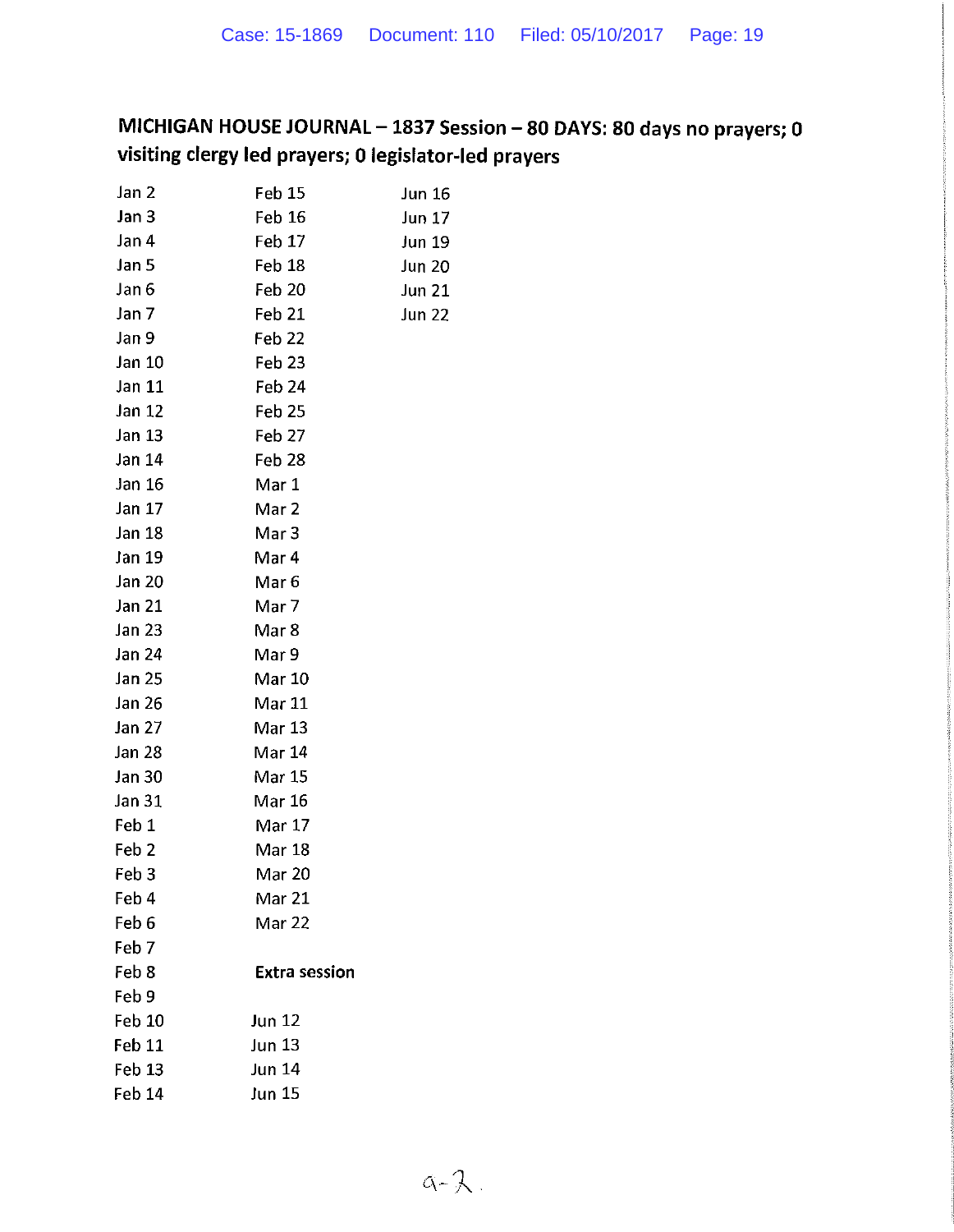## **MICHIGAN HOUSE JOURNAL- 1839 SESSION: 85 Days; 8 days no prayer; 77 days visiting clergy led prayer; 0 days legislator-led prayer**

Jan 7 Jan 8

#### Feb 25

Jan 9 Jan 10 - Rev. Mr. Comstock Jan 11 - Rev. Mr. Comstock Jan 12- Rev. Mr. Comstock Jan 14- Rev. Mr. Comstock Jan 15- Rev. Mr. Comstock Jan 16- Rev. Mr. Comstock Jan 17 - Bishop McCoskry Jan 18- Bishop McCoskry Jan 21 - Rev. Mr. Comstock Jan 22- Rev. Mr. Comstock Jan 23- Rev. Mr. Comstock Jan 24- Rev. Mr. Comstock Jan 25- Rev. Mr. Comstock Jan 28- Rev. Mr. Badin Jan 29- Rev. Mr. Badin Jan 30- Rev. Mr. Badin Jan 31- Rev. Mr. Badin Feb 1- Rev. Mr. Badin Feb 2- Rev. Mr. Badin Feb 4- Rev. Mr. Badin Feb 5- Rev. Mr. Badin Feb 6- Rev. Mr. Badin Feb 7- Rev. Mr. Badin Feb 8- Rev. Mr. Badin Feb 9- Rev. Mr. Badin Feb 11- Rev. Mr. Badin Feb 12 - Rev. Mr. Chaplin Feb 13- Rev. Mr. Chaplin Feb 14- Rev. Mr. Chaplin Feb 15- Rev. Mr. Chaplin Feb 18- Rev. Mr. Duffield Feb 19 - Rev. Mr. Duffield Feb 20 Feb 21- Rev. Mr. Chaplin Feb 22- Rev. Mr. Duffield

Feb 26- Rev. Mr. Bury Feb 27- Rev. Mr. Bury Feb 28- Rev. Mr. Bury Mar 1- Rev. Mr. Bury Mar 2- Rev. Mr. Bury Mar 4- Rev. Mr. Comstock Mar 5- Rev. Mr. Comstock Mar 6- Rev. Mr. Comstock Mar 7- Rev. Mr. Comstock Mar 8- Rev. Mr. Comstock Mar 9- Rev. Mr. Comstock Mar 11- Rev. Mr. Comstock Mar 12- Rev. Mr. Comstock Mar 13 - Rev. Mr. Comstock Mar 14- Rev. Mr. Comstock Mar 15- Rev. Mr. Comstock Mar 16- Rev. Mr. Comstock Mar 18 - Rev. Mr. Chaplin Mar 19- Rev. Mr. Chaplin Mar 20- Rev. Mr. Chaplin Mar 21- Rev. Mr. Chaplin Mar 22- Rev. Mr. Chaplin Mar  $23 - Rev$ . Mr. Mar 26- Rev. Mr. Duffield Mar 27- Rev. Mr. Duffield Mar 28- Rev. Mr. Duffield Mar 29- Rev. Mr. Duffield Apr 1- Rev. Mr. Bury Apr 2- Rev. Mr. Bury Apr 3- Rev. Mr. Bury Apr4 Apr 5- Rev. Mr. Bury Apr 6- Rev. Mr. Bury Apr<sub>8</sub> Apr 9- Rev. Mr. Chaplin Apr10 Apr 11- Rev. Mr. Chaplin

Apr 12- Rev. Mr. Chaplin Apr 13 Apr 15- Rev. Mr. Chaplin Apr 16- Rev. Mr. Chaplin Apr 17- Rev. Mr. Chaplin Apr 18- Rev. Mr. Chaplin Apr 19- Rev. Mr. Chaplin Apr 20- Rev. Mr. Chaplin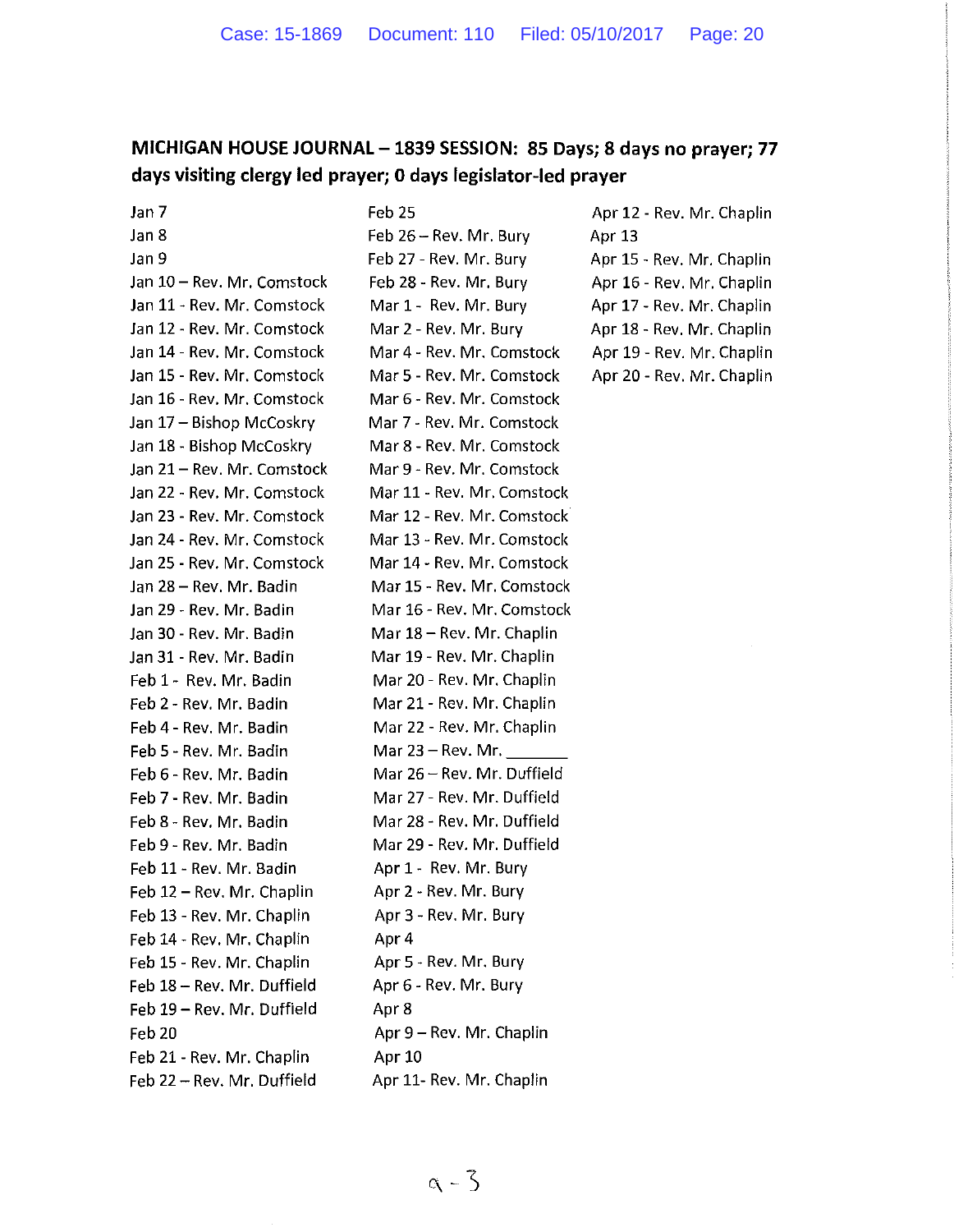# **MICHIGAN HOUSE JOURNAL- 1895 SESSION: 96 DAYS; 78 days no prayer; 18 days visiting clergy led prayer; 0 days legislator-led prayer**

| Jan 2 - Rev. Mr. Patterson | Mar 11                      | May 7                    |
|----------------------------|-----------------------------|--------------------------|
| Jan 3                      | Mar 12                      | May 8 – Rev. Mr. Davison |
| Jan 8 – Rev. Mr. Jordan    | <b>Mar 13</b>               | May 9                    |
| Jan 9                      | Mar 14 - Rev. Mr. Luther    | May 10                   |
| Jan 10                     | <b>Mar 15</b>               | May 11                   |
| Jan 11                     | Mar 18 - Rev. Mr. Hartness  | <b>May 13</b>            |
| Jan 14                     | Mar 19                      | May 14                   |
| Jan 15                     | <b>Mar 21</b>               | May 15                   |
| Jan 16                     | <b>Mar 25</b>               | May 16                   |
| Jan 17                     | Mar 26 - Rev. Mr. Temple    | May 17                   |
| <b>Jan 18</b>              | Mar 27                      | May 20                   |
| Jan 29                     | Mar 28                      | May 21                   |
| Jan 30                     | Mar 29                      | May 22                   |
| Jan 31                     | Apr 2                       | May 23                   |
| Feb 1 - Rev. Mr. Jordan    | Apr 3                       | May 24                   |
| Feb 4                      | Apr 4                       | <b>May 25</b>            |
| Feb 5 - Rev. Mr. Swift     | Apr <sub>5</sub>            | May 27                   |
| Feb 6 - Rev. Mr. Baughman  | Apr 8                       | <b>May 28</b>            |
| Feb 7 - Rev. Mr. Howell    | Apr 9 - Rev. Mr. Collins    | May 29                   |
| Feb 8                      | Apr 10                      | May 30                   |
| Feb 11                     | Apr 11 - Rev. Mr. Zimmerman |                          |
| Feb 12                     | Apr 12                      |                          |
| Feb 13                     | Apr 15                      |                          |
| Feb 14                     | Apr 16                      |                          |
| Feb 15                     | Apr 17                      |                          |
| Feb 18                     | Apr 18                      |                          |
| Feb 19 - Rev. Mr. Jordan   | Apr 19                      |                          |
| Feb 20                     | Apr 22                      |                          |
| Feb 25                     | Apr 23                      |                          |
| Feb 26 - Rev. Mr. Collins  | Apr 24                      |                          |
| Feb 27                     | Apr 25                      |                          |
| Feb 28                     | Apr 26                      |                          |
| Mar 1                      | Apr 29                      |                          |
| Mar 4 - Rev. Mr. Osborne   | Apr 30                      |                          |
| Mar <sub>5</sub>           | May 1                       |                          |
| Mar 6 - Rev. Mr. Patterson | May 2                       |                          |
| Mar 7 - Rev. Mr. Jordan    | May 3                       |                          |
| Mar 8 - Rev. Mr. Arney     | May 6                       |                          |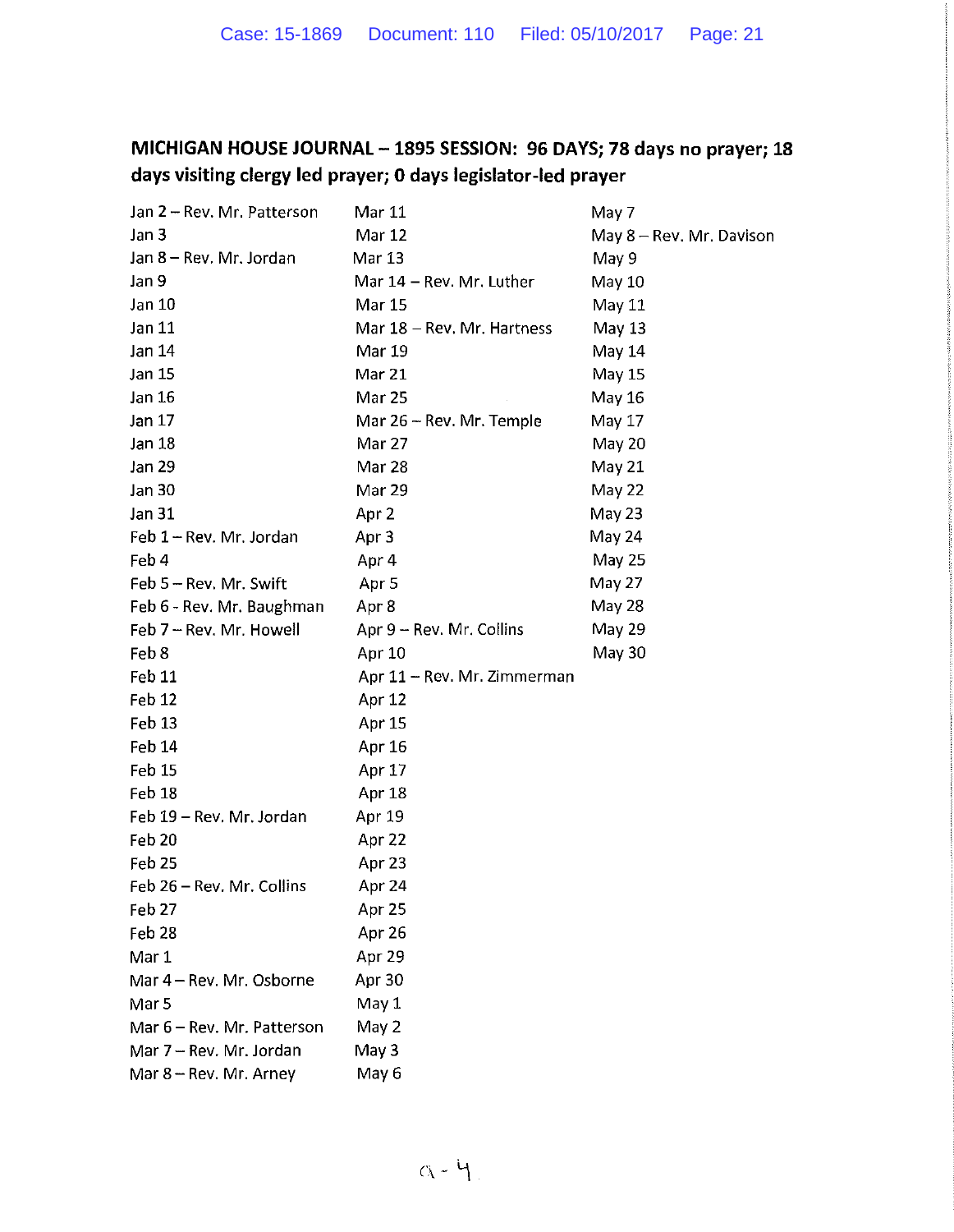# **MICHIGAN SENATE JOURNAL -1841 SESSION: 83 Days; 35 days no prayer; 48 days visiting clergy led prayer; 0 days legislator-led prayer**

| Feb 18 - Rev. H. Colclazer         | Apr |
|------------------------------------|-----|
| Feb 19                             | Apr |
| Feb 22                             | Apr |
| Feb 23 - Rev. Mr. Duffield         | Apr |
| Feb 24 - Rev. Mr. Duffield         | Apr |
| Feb 25 - Rev. Mr. Duffield         | Apr |
| Feb 26 - Rev. Mr. Duffield         |     |
| Feb 27 - Rev. Mr. Fitch            |     |
| Mar 1 – Right Rev. Bishop McCoskry |     |
| Mar 2 - Right Rev. Bishop McCoskry |     |
| Mar 3 - Right Rev. Bishop McCoskry |     |
| Mar 4                              |     |
| Mar 5                              |     |
| Mar <sub>6</sub>                   |     |
| Mar 8                              |     |
| Mar 9                              |     |
| Mar 10 - Rev. Mr. Comstock         |     |
| Mar 11 - Rev. H. Colclazer         |     |
| Mar 12                             |     |
| Mar 15 - Rev. O.C. Comstock        |     |
| Mar 16 - Rev. O.C. Comstock        |     |
| Mar 17 - Rev. O.C. Comstock        |     |
| Mar 18 - Rev. O.C. Comstock        |     |
| Mar 19 - Rev. O.C. Comstock        |     |
| Mar 20 - Rev. O.C. Comstock        |     |
| Mar 22                             |     |
| Mar 23                             |     |
| Mar 24                             |     |
| Mar <sub>25</sub>                  |     |
| Mar 26                             |     |
| Mar 27                             |     |
| Mar 29 - Rev. Mr. Duffield         |     |
| Mar 30 - Rev. Mr. Duffield         |     |
| Apr 1 - Rev. Mr. Duffield          |     |
| Apr 2 - Rev. Mr. Duffield          |     |
| Apr 3 - Rev. Mr. Duffield          |     |
| Apr 5 - Rev. O.C. Comstock         |     |
| Apr 6                              |     |
|                                    |     |

 $r7$ r 8  $r9$ r 10 r 12 - Rev. O.C. Comstock r 13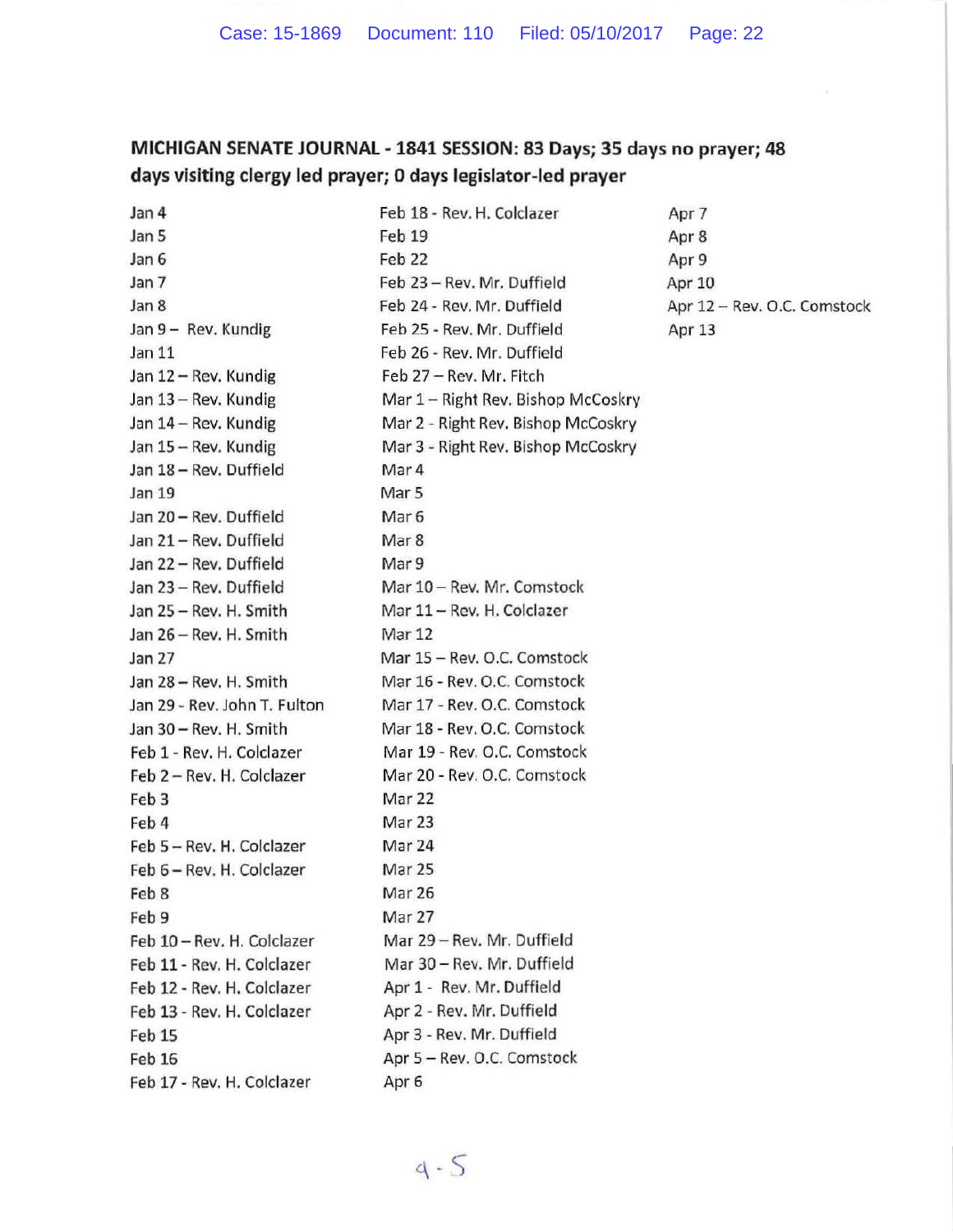# **MICHIGAN SENATE JOURNAL- 1842 SESSION: 48 Days; 5 days no prayer; 43 days visiting clergy led prayer; 0 days legislator-led prayer**

Feb 16- Rev. R. Smith Feb 17 - Rev. A.M. Fitch

Jan 3 Jan 4 Jan 5 Jan 6 Jan 7 - Rev. Mr. Duffield Jan 8 - Rev. Mr. Duffield Jan 10- Rev. Mr. Duffield Jan 11 - Rev. Mr. Duffield Jan 12- Rev. Mr. Duffield Jan 13 - Rev. Mr. Duffield Jan 14 - Rev. A.M. Fitch Jan 15- Rev. A.M. Fitch Jan 17 - Bishop McCoskry Jan 18- Bishop McCoskry Jan 19- Bishop McCoskry Jan 20- Bishop McCoskry Jan 21- Bishop McCoskry Jan 22 - Rev. C.W. Fitch Jan 24- Rev. Mr. Ten Brook Jan 25- Rev. Mr. Ten Brook Jan 26- Rev. A.M. Fitch Jan 27 - Rev. Mr. Fitch Jan 28 - Rev. A.M. Fitch Jan 29 - Rev. A.M. Fitch Jan 31- Rev. A.M. Fitch Feb 1-Rev. A.M. Fitch Feb 2- Rev. A.M. Fitch Feb 3- Rev. A.M. Fitch Feb 4- Rev. A.M. Fitch Feb 5- Rev. A.M. Fitch Feb 7 - Rev. Mr. Duffield Feb 8 - Rev. Mr. Duffield Feb 9- Rev. Mr. Duffield Feb 10 Feb 11 - Rev. Mr. Duffield Feb 12 - Rev. Mr. Duffield Feb 14 - Rev. A.M. Fitch  $Feb$  15 - Rev. A.M. Fitch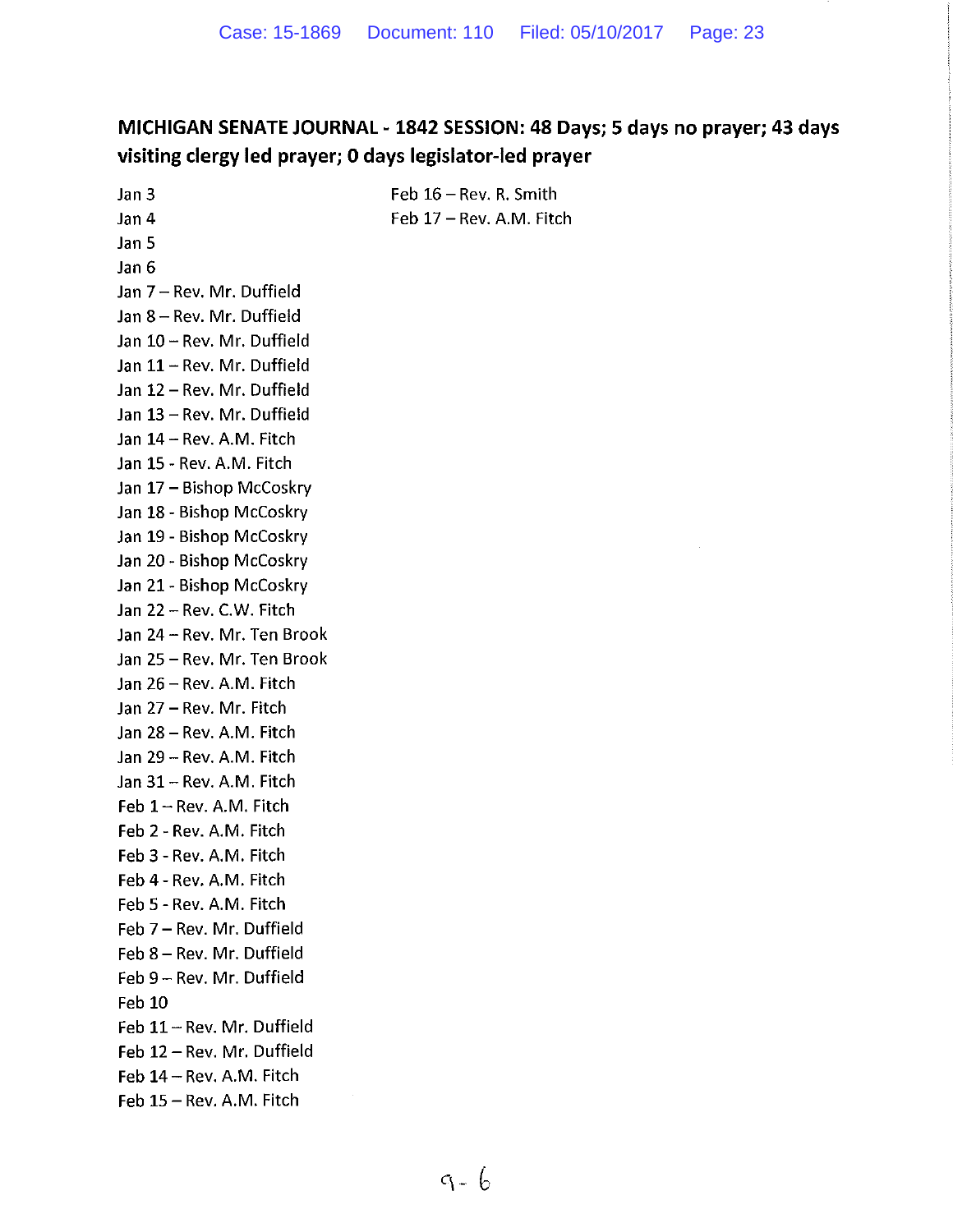## **MICHIGAN SENATE JOURNAL- 1848 SESSION: 78 Days; 5 days no prayer; 49 days chaplain-led prayer; 22 days clergy led prayer; 0 days legislator-led prayer**

Jan 3 Jan 4 Jan 5- Rev. Mr. Blades Jan 6- Rev. Mr. Cummings Jan 7 Jan 10- Rev. Mr. Blader Jan 11- Rev. Mr. Blader Jan 12 - Rev. Mr. Hill Jan 13- Rev. Mr. Sanford Jan 14- Rev. Mr. Shaw Jan 15- Rev. Mr. Shaw Jan 17 - Rev. Mr. Shaw Jan 18- Rev. Mr. Shaw Jan 19 - chaplain Jan 20- chaplain Jan 21 - Rev. B.F. Millerd Jan 24 Jan 25- chaplain Jan 26- chaplain Jan 27- chaplain Jan 28- chaplain Jan 29- chaplain Jan 31 - chaplain Feb 1-Rev. Mr. Baughman  $Feb 2$  - chaplain Feb 3 - chaplain Feb  $4$  - chaplain Feb 5 - chaplain Feb 7- chaplain Feb 8 - chaplain Feb 9 - chaplain Feb 10 - chaplain Feb 11 - Rev. Mr. Brown Feb 12- Rev. Mr. Brown Feb 14 - Rev. Mr. Brown Feb 15 - chaplain Feb 16 - chaplain Feb 17 - chaplain Feb 18 - chaplain Feb 19 - chaplain Feb 21 - chaplain

Feb 22- chaplain Feb 23 - chaplain Feb 24- chaplain Feb 25- chaplain Feb 26- chaplain Feb 28- Rev. D. A. Curtiss Feb 29- chaplain Mar 1- chaplain Mar 2- chaplain Mar 3- Rev. Mr. Brown Mar 4 - Rev. Mr. Brown Mar 6- Rev. Mr. Brown Mar 7 - Rev. Mr. Brown Mar 8- chaplain Mar 9- chaplain Mar 10- chaplain Mar 11- chaplain Mar 13- chaplain Mar 14- chaplain Mar 15 - Rev. E.H. Parker Mar 16 - chaplain Mar 17- Rev. Mr. Chatfield Mar  $18$  - chaplain Mar 20- chaplain Mar 21- chaplain Mar 22- chaplain Mar 23- chaplain Mar 24- chaplain Mar 25- chaplain Mar 27- chaplain Mar 28- chaplain Mar 29- chaplain Mar 30- chaplain Mar 31 Apr 1- chaplain Apr 3- chaplain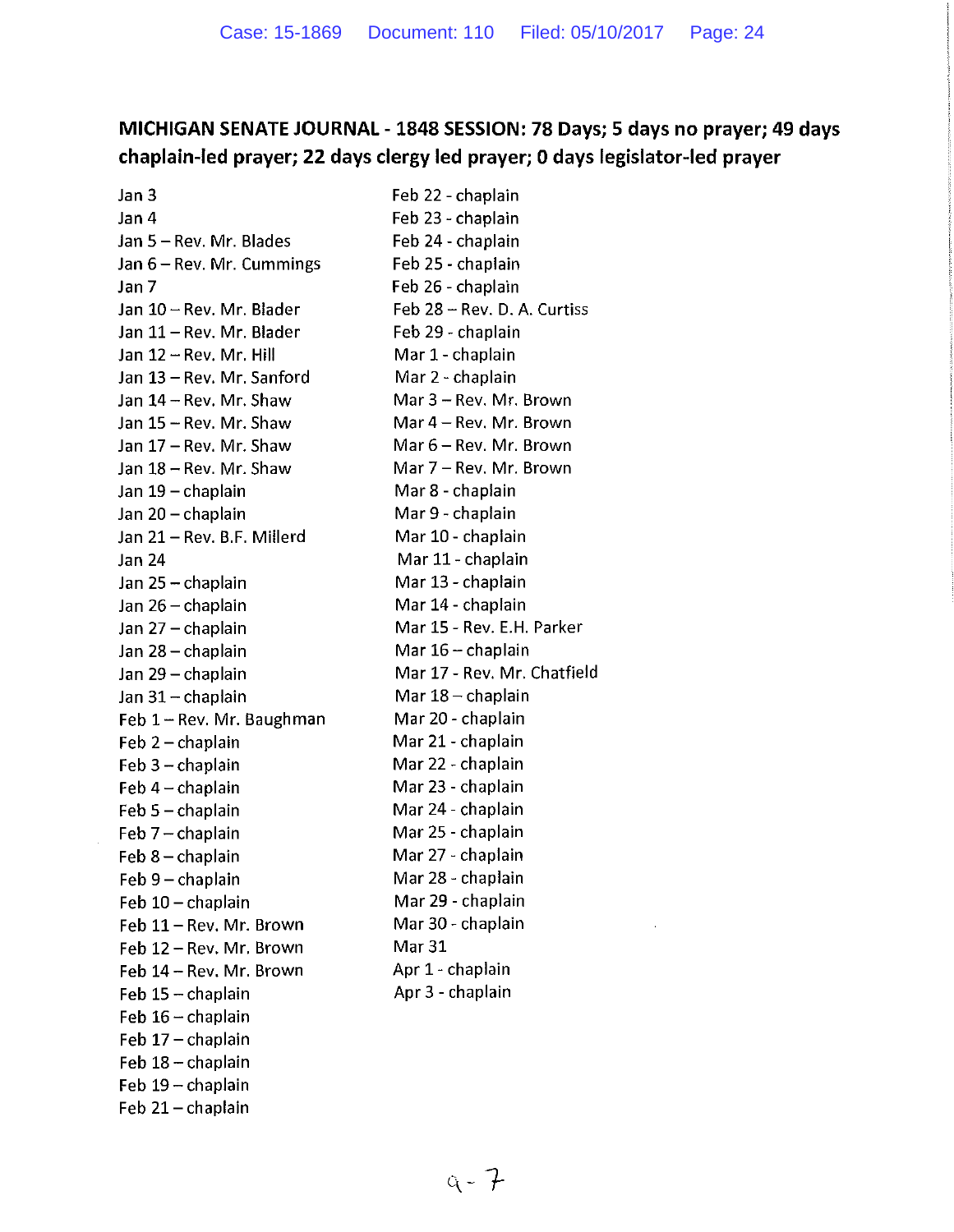# **MICHIGAN SENATE JOURNAL- 1853 SESSION: 35 Days; 5 days no prayer; 30 days visiting clergy led prayer; 0 days legislator-led prayer**

Jan 5 Jan 6 Jan 7 Jan 8 - Rev. Mr. Chatfield Jan 10- Rev. Mr. Knickerbacker Jan 11 - Rev. Mr. Chatfield Jan 12- Rev. Mr. Dayfoot Jan 13 - Rev. Mr. Dayfoot Jan 14 Rev. Mr. Knickerbacker Jan 15- Rev. Mr. Chatfield Jan 17 - Rev. Mr. Atterbury Jan 18- Rev. Mr. Chatfield Jan 19 - Rev. Mr. Knickerbacker Jan 20 Jan 21 - Rev. Mr. Dayfoot Jan 22- Rev. Mr. Dayfoot Jan 24- Rev. Mr. Atterbury Jan 25- Rev. Mr. Chatfield Jan 26- Rev. Mr. Chatfield Jan 27- Rev. Mr. Dayfoot Jan 28- Rev. Mr. Knickerbacker Jan 29- Rev. Mr. Chatfield Jan 31 - Rev. Mr. Atterbury Feb 1 - Rev. Mr. Dayfoot Feb 2- Rev. Mr. Knickerbacker Feb 3- Rev. Mr. Chatfield Feb 4 - Rev. Mr. Chatfield Feb 5- Rev. Mr. Chatfield Feb 7-Rev. Mr. Gosse Feb 8 - Rev. Mr. Fitch Feb 9 - Rev. Mr. Atterbury Feb 10- Rev. Mr. Dayfoot Feb 11 - Rev. Mr. Knickerbacker Feb 12 - Rev. Mr. Chatfield Feb 14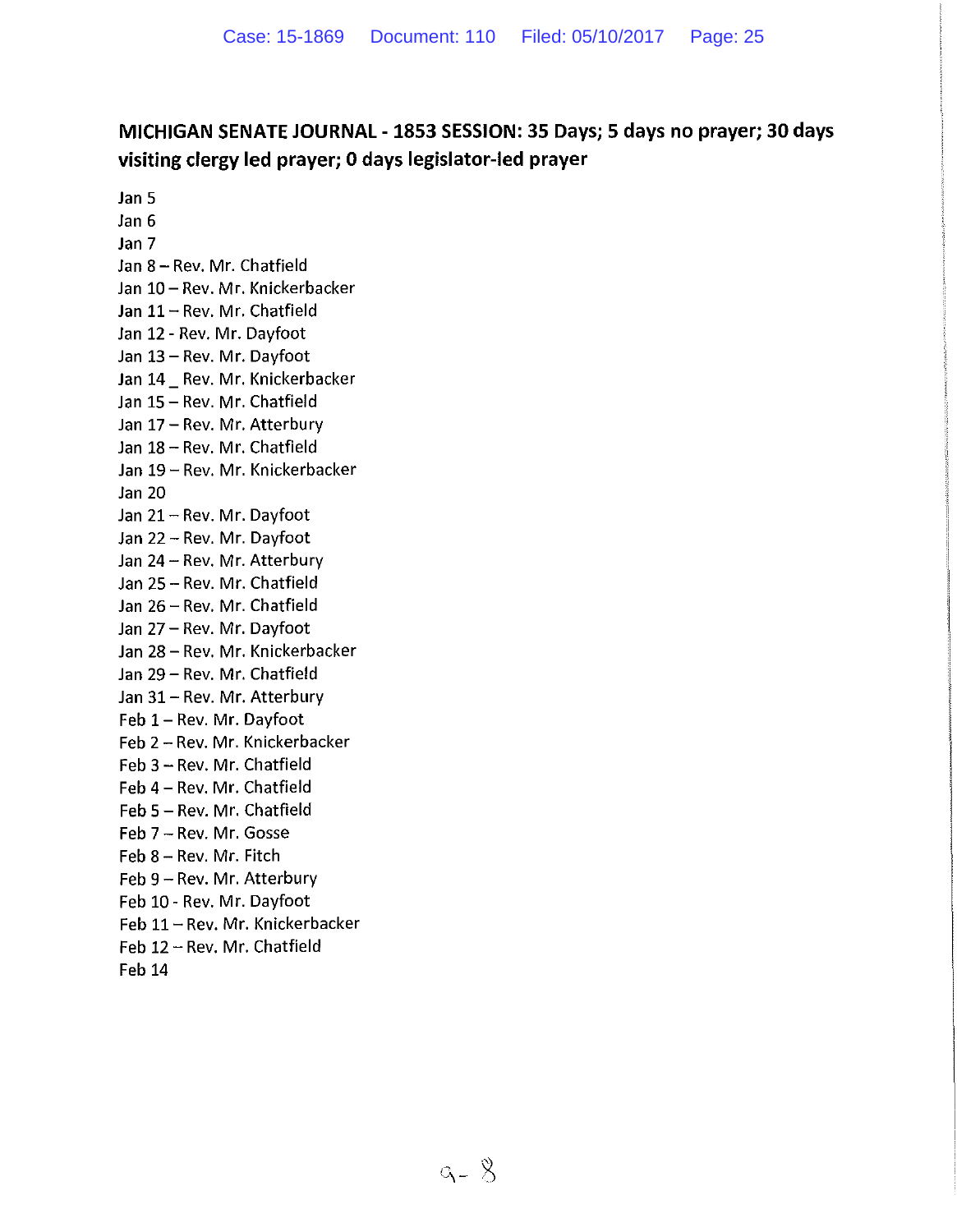# **MICHIGAN SENATE JOURNAL- 189S SESSION: 95 days; 84 days no prayer; 11 days visiting clergy led prayer; 0 days legislator-led prayer**

| Jan 2 - Rev. Mr. Swift      | Mar 15                      | May 15 |
|-----------------------------|-----------------------------|--------|
| Jan 3                       | <b>Mar 18</b>               | May 16 |
| Jan 8                       | Mar 19                      | May 17 |
| $Jan 9 - Rev. Mr. Temple$   | <b>Mar 20</b>               | May 20 |
| Jan 10 - Rev. Mr. Osborne   | Mar 21                      | May 21 |
| Jan 11                      | Mar 25                      | May 22 |
| Jan 14 - Rev. Mr. Patterson | Mar 26                      | May 23 |
| Jan 15 - Rev. Mr. Jordan    | Mar 27                      | May 24 |
| Jan 16                      | Mar 28                      | May 25 |
| Jan 17                      | Mar 29                      | May 27 |
| Jan 18                      | Apr <sub>2</sub>            | May 28 |
| Jan 29                      | Apr 3                       | May 29 |
| Jan 30 – Rev. Mr. Patterson | Apr 4                       | May 30 |
| Jan 31 – Rev. Mr. Zimmerman | Apr 5                       | May 31 |
| Feb 1                       | Apr 8                       |        |
| Feb 4                       | Apr 9                       |        |
| Feb 5 - Rev. Mr. Osborne    | <b>Apr 10</b>               |        |
| Feb 7                       | Apr 11                      |        |
| Feb 8                       | Apr 12                      |        |
| Feb 11                      | Apr 15                      |        |
| Feb 12                      | Apr 16                      |        |
| Feb <sub>13</sub>           | Apr 17                      |        |
| Feb 14                      | Apr 18                      |        |
| Feb 15                      | Apr 19                      |        |
| Feb 18                      | Apr 22                      |        |
| Feb 19                      | Apr 23                      |        |
| Feb 20                      | Apr 24                      |        |
| Feb <sub>25</sub>           | Apr 25 – Rev. Mr. McDaniels |        |
| Feb 26 - Rev. Mr. McCarroll | Apr 26                      |        |
| Feb 27                      | Apr 29                      |        |
| Feb <sub>28</sub>           | Apr 30                      |        |
| Mar 1                       | May 1                       |        |
| Mar 4                       | May 2                       |        |
| Mar <sub>5</sub>            | May 3                       |        |
| Mar <sub>6</sub>            | May 6                       |        |
| Mar 7                       | May 7                       |        |
| Mar 8                       | May 8                       |        |
| Mar 11                      | May 9 - Rev. Mr. Patterson  |        |
| Mar 12                      | May 10                      |        |
| <b>Mar 13</b>               | May 13                      |        |
| Mar 14                      | May 14                      |        |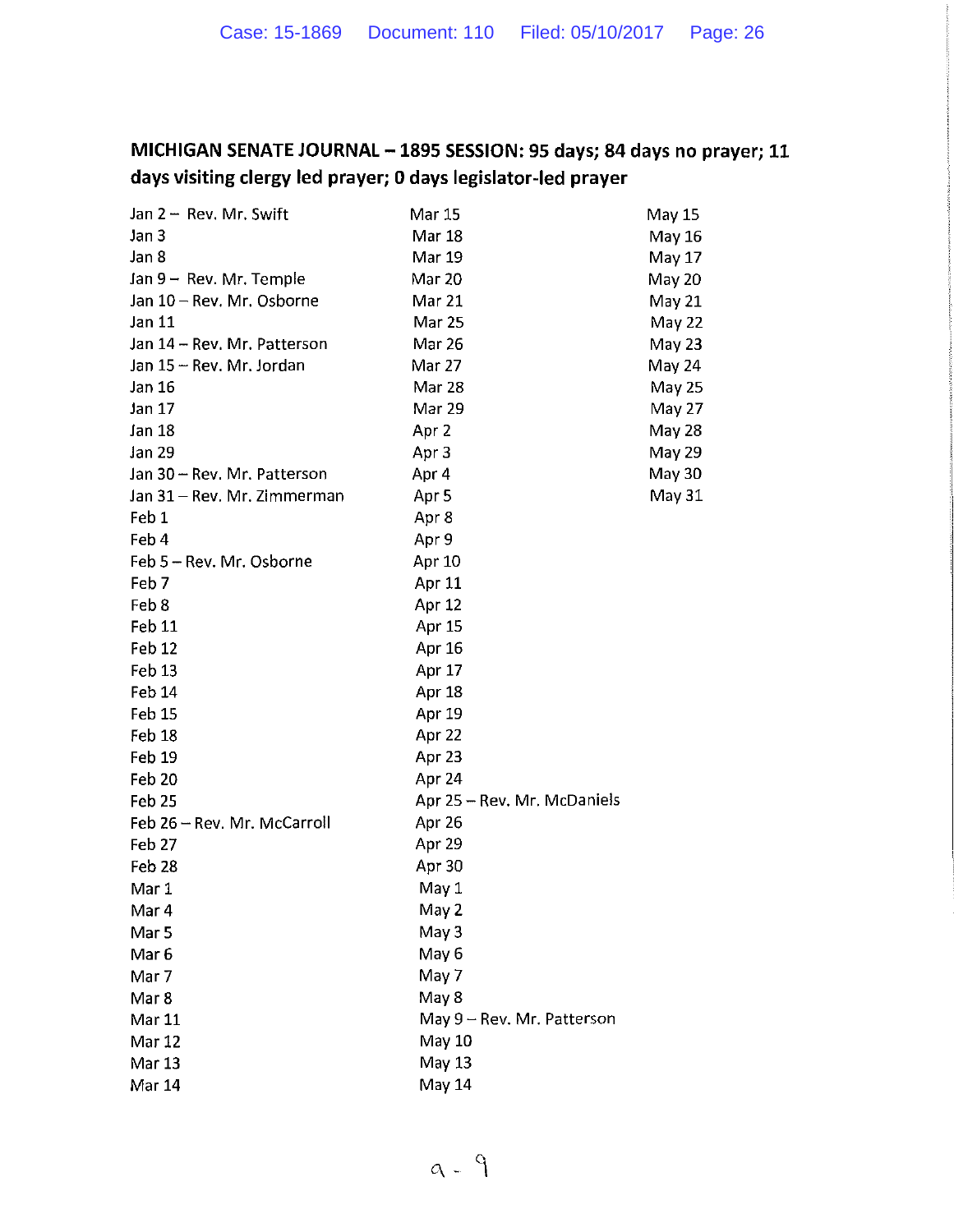#### **Derwin W. Sharts**

Representative from Shiawassee County, 1877-8 and 1879-80. Was born in Oxford, N. Y., Aug. 31, 1830. He graduated from Madison University, Hamilton, N.Y., in 1854, and from the Auburn Theological Seminary in 1857. Soon after the close of the war, having spent a portion of the last year at the front, he moved into Ohio, thence in 1871, to Shiawassee County. He was a **Presbyterian clergyman;** was ordained by the Catskill presbytery in 1857, and preached in the State of New York, in Cleveland, Ohio, and several years for the Congregationalist Church in Owosso. Having pursued the ministry for seventeen years, he retired from the work for rest and recuperation. In politics he was a Republican.

#### **George Robertson**

Representative from Calhoun County, 1879-80 and 1881-2. Was born in Dryden, N.Y., March 20, 1826. He came to Albion, Mich., with his parents in 1837, and was educated in public schools and **Albion Seminary,** from which he graduated. After 1850 he was a farmer at South Albion. He was a Democrat until 1872, then a Republican. He died at Albion, Mar. 3, 1889

**Richmond, John Plaster (1811-1895)-** also known as **John P. Richmond-** of Schuyler County, Ill. Born in Middletown, Frederick County, Md., August 11, 1811. Democrat. Physician; **minister;**  in 1840, he officiated at the first Protestant wedding in what is now the state of Washington; in 1841, he delivered the first Fourth of July oration on the Pacific coast; member of Illinois state senate, 1849-52, 1859-60; member of Illinois state house of representatives, 1855-56; Presidential Elector for Illinois, 1856; delegate to Illinois state constitutional convention from Schuyler County, 1862; postmaster. Methodist. Scottish ancestry. Member, Freemasons. Died in South Dakota, August 28, 1895 (age 84 years, 17 days). Interment at Tyndall Cemetery, Tyndall, S.Dak.

#### **Senator Joseph J. Watson**

#### Iowa County

Born January 25, 1824, in Ohio, the son of William and Mary Watson. Mr. Watson married Lydia Margaret Bowser on September 7, 1848. He was the first **minister** to preach to the people in the northwest corner of Iowa County. After three years spent in religious labors he entered politics and was sent to the Legislature to represent the county in the Eighth and Ninth General Assemblies, 1860, 1862. He was commissioned an officer in Company S, Towa 2nd Cavalry Regiment on June 4, 1864, and mustered out on June 1, 1865 at Nashville, Tennessee.

#### **Isaac Pearl Teter**

#### Keokuk County

ISAAC PEARL TETER was born in Lewis county, West Va., in 1829; he died at New Sharon, Iowa, March 6, 1900. He came to Iowa about the year 1852 and was ordained as a **Methodist Episcopal clergyman,** by Bishop Matthew Simpson, in 1855. His early appointments were at Troy, Montrose, Winchester, Ft. Madison. Drakeville, Albia, East Des Moines and Sigourney. While at the latter place, in 1861, he was elected to the State senate, in which body he became active and prominent, especially distinguished by his efforts to secure temperance legislation. In 1863 he was commissioned as chaplain of the 7th Iowa infantry and went to the front. Resigning in 1864,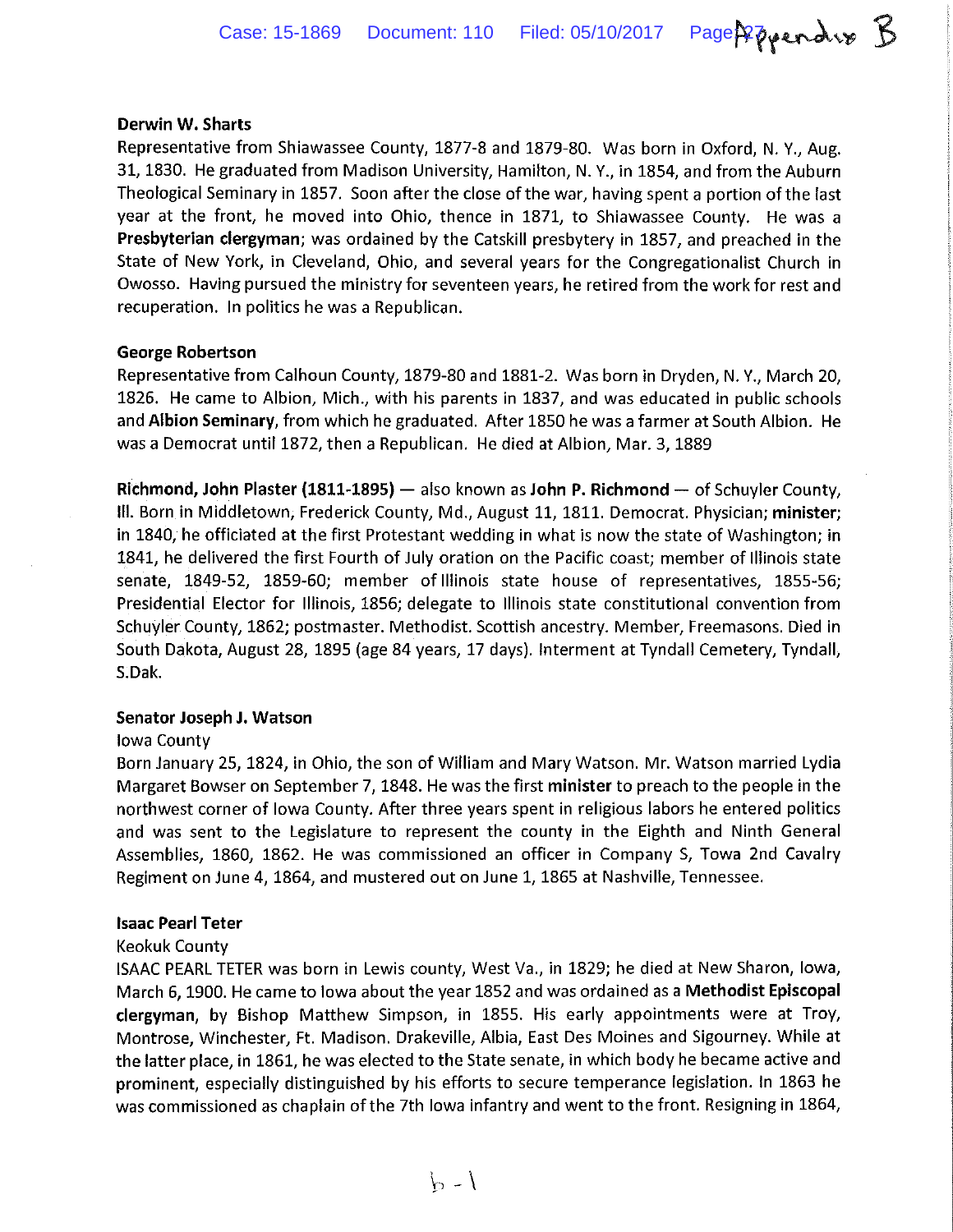he was appointed post chaplain to the military hospitals at Keokuk, where he remained until the close of the war. He was a popular preacher, able and eloquent, exerting a good degree of influence wherever he resided. He had long been one of the most widely known Methodist Episcopal clergymen in the State.

### Orsamus Barnes

Representative from Eaton County in 1879, was born in Broome County NY August 7, 1830. In 1839 he removed to Oberlin Ohio. In 1846 he removed to Wisconsin. He enlisted in the Mexican War August 16, 1847. Returning at the close of the war, he spent the next seven years in Wisconsin, attending school, teaching and working in wagon shops. He received a common school education, and in 1855 returned to Oberlin Ohio, where he married and removed to lenawee County Mich and from thence to Eaton County in 1863. He is a farmer and minister by occupation. He has held nearly every town office from constable to supervisor. In politic a Republican.

### Louis Fisher Green

Senator from Douglas County 1867-68, was born in West Liberty, Ohio, August 31, 1834. He was educated in the common schools, and spent one year at the Ohio Wesleyan University, and two years studying law in a law office. In the spring of 1855 he came to Kansas, settling in the town of Palmyra, which was later absorbed by Baldwin. His sympathies were with the free state people and he consistently upheld their principals. He was for a time an itinerant preacher in the Methodist Episcopal Church on the Paola and Centeropolis circuits.

### Adam Schafer

Ohio State Senator Adam Schafer of Maumee, lucas County was born at Mt. Carmel, Ill, August 31, 1856. His early life was spent at Carthage College, Carthage Ill, and then he took theological courses at Gettysburg PA and at the Wittenberg Theological Seminary Springfield OH. He became a Presbyterian clergyman.